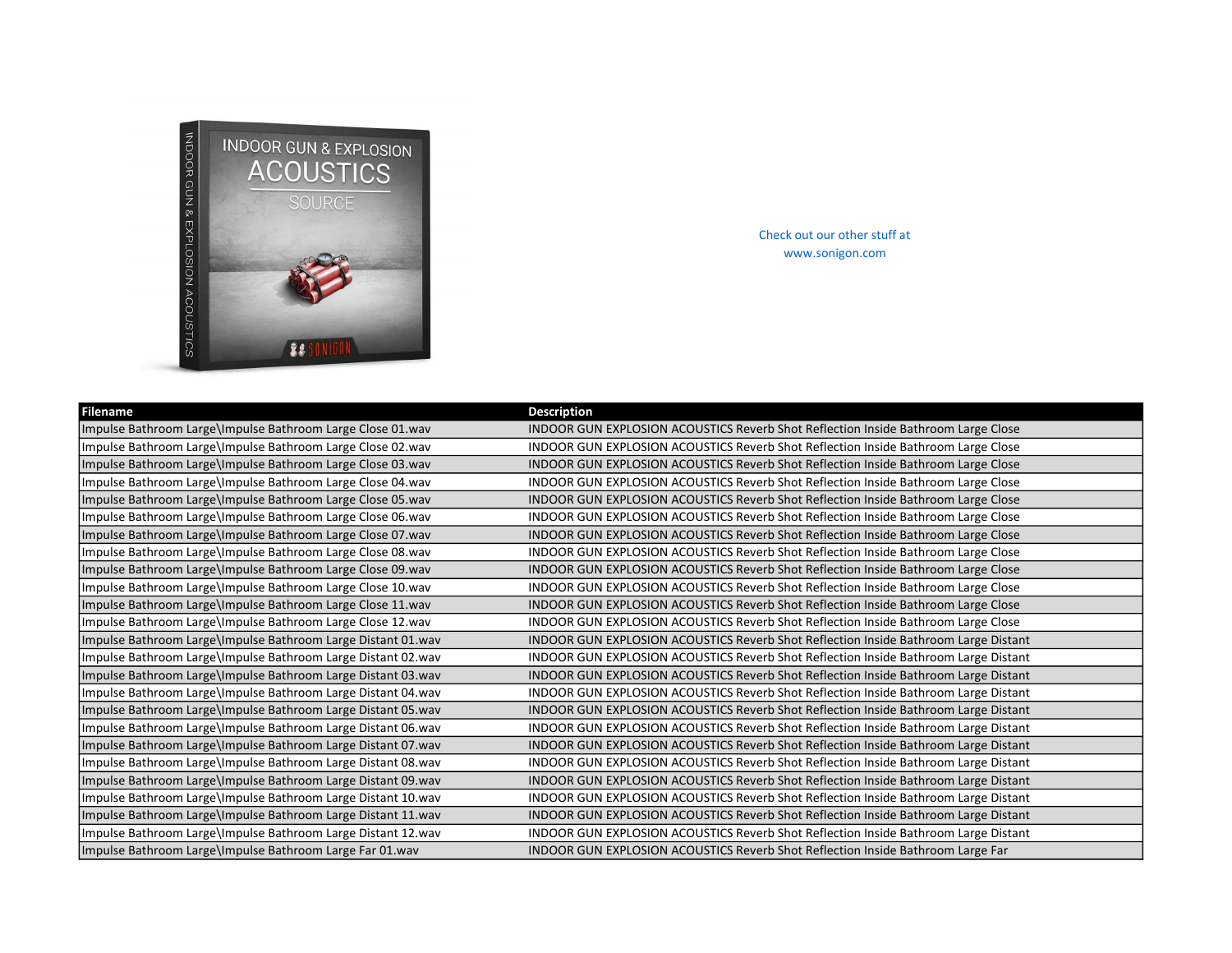| Impulse Bathroom Large\Impulse Bathroom Large Far 02.wav       | INDOOR GUN EXPLOSION ACOUSTICS Reverb Shot Reflection Inside Bathroom Large Far             |
|----------------------------------------------------------------|---------------------------------------------------------------------------------------------|
| Impulse Bathroom Large\Impulse Bathroom Large Far 03.wav       | INDOOR GUN EXPLOSION ACOUSTICS Reverb Shot Reflection Inside Bathroom Large Far             |
| Impulse Bathroom Large\Impulse Bathroom Large Far 04.wav       | INDOOR GUN EXPLOSION ACOUSTICS Reverb Shot Reflection Inside Bathroom Large Far             |
| Impulse Bathroom Large\Impulse Bathroom Large Far 05.wav       | INDOOR GUN EXPLOSION ACOUSTICS Reverb Shot Reflection Inside Bathroom Large Far             |
| Impulse Bathroom Large\Impulse Bathroom Large Far 06.wav       | INDOOR GUN EXPLOSION ACOUSTICS Reverb Shot Reflection Inside Bathroom Large Far             |
| Impulse Bathroom Large\Impulse Bathroom Large Far 07.wav       | INDOOR GUN EXPLOSION ACOUSTICS Reverb Shot Reflection Inside Bathroom Large Far             |
| Impulse Bathroom Large\Impulse Bathroom Large Far 08.wav       | INDOOR GUN EXPLOSION ACOUSTICS Reverb Shot Reflection Inside Bathroom Large Far             |
| Impulse Bathroom Large\Impulse Bathroom Large Far 09.wav       | INDOOR GUN EXPLOSION ACOUSTICS Reverb Shot Reflection Inside Bathroom Large Far             |
| Impulse Bathroom Large\Impulse Bathroom Large Far 10.wav       | INDOOR GUN EXPLOSION ACOUSTICS Reverb Shot Reflection Inside Bathroom Large Far             |
| Impulse Bathroom Large\Impulse Bathroom Large Far 11.wav       | INDOOR GUN EXPLOSION ACOUSTICS Reverb Shot Reflection Inside Bathroom Large Far             |
| Impulse Bathroom Large\Impulse Bathroom Large Far 12.wav       | INDOOR GUN EXPLOSION ACOUSTICS Reverb Shot Reflection Inside Bathroom Large Far             |
| Impulse Bathroom Medium\Impulse Bathroom Medium Close 01.wav   | INDOOR GUN EXPLOSION ACOUSTICS Reverb Shot Reflection Inside Bathroom Medium Close          |
| Impulse Bathroom Medium\Impulse Bathroom Medium Close 02.wav   | INDOOR GUN EXPLOSION ACOUSTICS Reverb Shot Reflection Inside Bathroom Medium Close          |
| Impulse Bathroom Medium\Impulse Bathroom Medium Close 03.wav   | INDOOR GUN EXPLOSION ACOUSTICS Reverb Shot Reflection Inside Bathroom Medium Close          |
| Impulse Bathroom Medium\Impulse Bathroom Medium Close 04.wav   | INDOOR GUN EXPLOSION ACOUSTICS Reverb Shot Reflection Inside Bathroom Medium Close          |
| Impulse Bathroom Medium\Impulse Bathroom Medium Close 05.wav   | INDOOR GUN EXPLOSION ACOUSTICS Reverb Shot Reflection Inside Bathroom Medium Close          |
| Impulse Bathroom Medium\Impulse Bathroom Medium Close 06.wav   | INDOOR GUN EXPLOSION ACOUSTICS Reverb Shot Reflection Inside Bathroom Medium Close          |
| Impulse Bathroom Medium\Impulse Bathroom Medium Close 07.wav   | INDOOR GUN EXPLOSION ACOUSTICS Reverb Shot Reflection Inside Bathroom Medium Close          |
| Impulse Bathroom Medium\Impulse Bathroom Medium Close 08.wav   | INDOOR GUN EXPLOSION ACOUSTICS Reverb Shot Reflection Inside Bathroom Medium Close          |
| Impulse Bathroom Medium\Impulse Bathroom Medium Close 09.wav   | <b>INDOOR GUN EXPLOSION ACOUSTICS Reverb Shot Reflection Inside Bathroom Medium Close</b>   |
| Impulse Bathroom Medium\Impulse Bathroom Medium Close 10.wav   | INDOOR GUN EXPLOSION ACOUSTICS Reverb Shot Reflection Inside Bathroom Medium Close          |
| Impulse Bathroom Medium\Impulse Bathroom Medium Close 11.wav   | INDOOR GUN EXPLOSION ACOUSTICS Reverb Shot Reflection Inside Bathroom Medium Close          |
| Impulse Bathroom Medium\Impulse Bathroom Medium Close 12.wav   | INDOOR GUN EXPLOSION ACOUSTICS Reverb Shot Reflection Inside Bathroom Medium Close          |
| Impulse Bathroom Medium\Impulse Bathroom Medium Distant 01.wav | <b>INDOOR GUN EXPLOSION ACOUSTICS Reverb Shot Reflection Inside Bathroom Medium Distant</b> |
| Impulse Bathroom Medium\Impulse Bathroom Medium Distant 02.wav | INDOOR GUN EXPLOSION ACOUSTICS Reverb Shot Reflection Inside Bathroom Medium Distant        |
| Impulse Bathroom Medium\Impulse Bathroom Medium Distant 03.wav | <b>INDOOR GUN EXPLOSION ACOUSTICS Reverb Shot Reflection Inside Bathroom Medium Distant</b> |
| Impulse Bathroom Medium\Impulse Bathroom Medium Distant 04.wav | INDOOR GUN EXPLOSION ACOUSTICS Reverb Shot Reflection Inside Bathroom Medium Distant        |
| Impulse Bathroom Medium\Impulse Bathroom Medium Distant 05.wav | INDOOR GUN EXPLOSION ACOUSTICS Reverb Shot Reflection Inside Bathroom Medium Distant        |
| Impulse Bathroom Medium\Impulse Bathroom Medium Distant 06.wav | <b>INDOOR GUN EXPLOSION ACOUSTICS Reverb Shot Reflection Inside Bathroom Medium Distant</b> |
| Impulse Bathroom Medium\Impulse Bathroom Medium Distant 07.wav | INDOOR GUN EXPLOSION ACOUSTICS Reverb Shot Reflection Inside Bathroom Medium Distant        |
| Impulse Bathroom Medium\Impulse Bathroom Medium Distant 08.wav | INDOOR GUN EXPLOSION ACOUSTICS Reverb Shot Reflection Inside Bathroom Medium Distant        |
| Impulse Bathroom Medium\Impulse Bathroom Medium Distant 09.wav | INDOOR GUN EXPLOSION ACOUSTICS Reverb Shot Reflection Inside Bathroom Medium Distant        |
| Impulse Bathroom Medium\Impulse Bathroom Medium Distant 10.wav | INDOOR GUN EXPLOSION ACOUSTICS Reverb Shot Reflection Inside Bathroom Medium Distant        |
| Impulse Bathroom Medium\Impulse Bathroom Medium Distant 11.wav | <b>INDOOR GUN EXPLOSION ACOUSTICS Reverb Shot Reflection Inside Bathroom Medium Distant</b> |
| Impulse Bathroom Medium\Impulse Bathroom Medium Distant 12.wav | INDOOR GUN EXPLOSION ACOUSTICS Reverb Shot Reflection Inside Bathroom Medium Distant        |
| Impulse Bathroom Medium\Impulse Bathroom Medium Far 01.wav     | INDOOR GUN EXPLOSION ACOUSTICS Reverb Shot Reflection Inside Bathroom Medium Far            |
| Impulse Bathroom Medium\Impulse Bathroom Medium Far 02.wav     | INDOOR GUN EXPLOSION ACOUSTICS Reverb Shot Reflection Inside Bathroom Medium Far            |
| Impulse Bathroom Medium\Impulse Bathroom Medium Far 03.wav     | INDOOR GUN EXPLOSION ACOUSTICS Reverb Shot Reflection Inside Bathroom Medium Far            |
| Impulse Bathroom Medium\Impulse Bathroom Medium Far 04.wav     | INDOOR GUN EXPLOSION ACOUSTICS Reverb Shot Reflection Inside Bathroom Medium Far            |
| Impulse Bathroom Medium\Impulse Bathroom Medium Far 05.wav     | INDOOR GUN EXPLOSION ACOUSTICS Reverb Shot Reflection Inside Bathroom Medium Far            |
| Impulse Bathroom Medium\Impulse Bathroom Medium Far 06.wav     | INDOOR GUN EXPLOSION ACOUSTICS Reverb Shot Reflection Inside Bathroom Medium Far            |
| Impulse Bathroom Medium\Impulse Bathroom Medium Far 07.wav     | INDOOR GUN EXPLOSION ACOUSTICS Reverb Shot Reflection Inside Bathroom Medium Far            |
| Impulse Bathroom Medium\Impulse Bathroom Medium Far 08.wav     | INDOOR GUN EXPLOSION ACOUSTICS Reverb Shot Reflection Inside Bathroom Medium Far            |
| Impulse Bathroom Medium\Impulse Bathroom Medium Far 09.wav     | INDOOR GUN EXPLOSION ACOUSTICS Reverb Shot Reflection Inside Bathroom Medium Far            |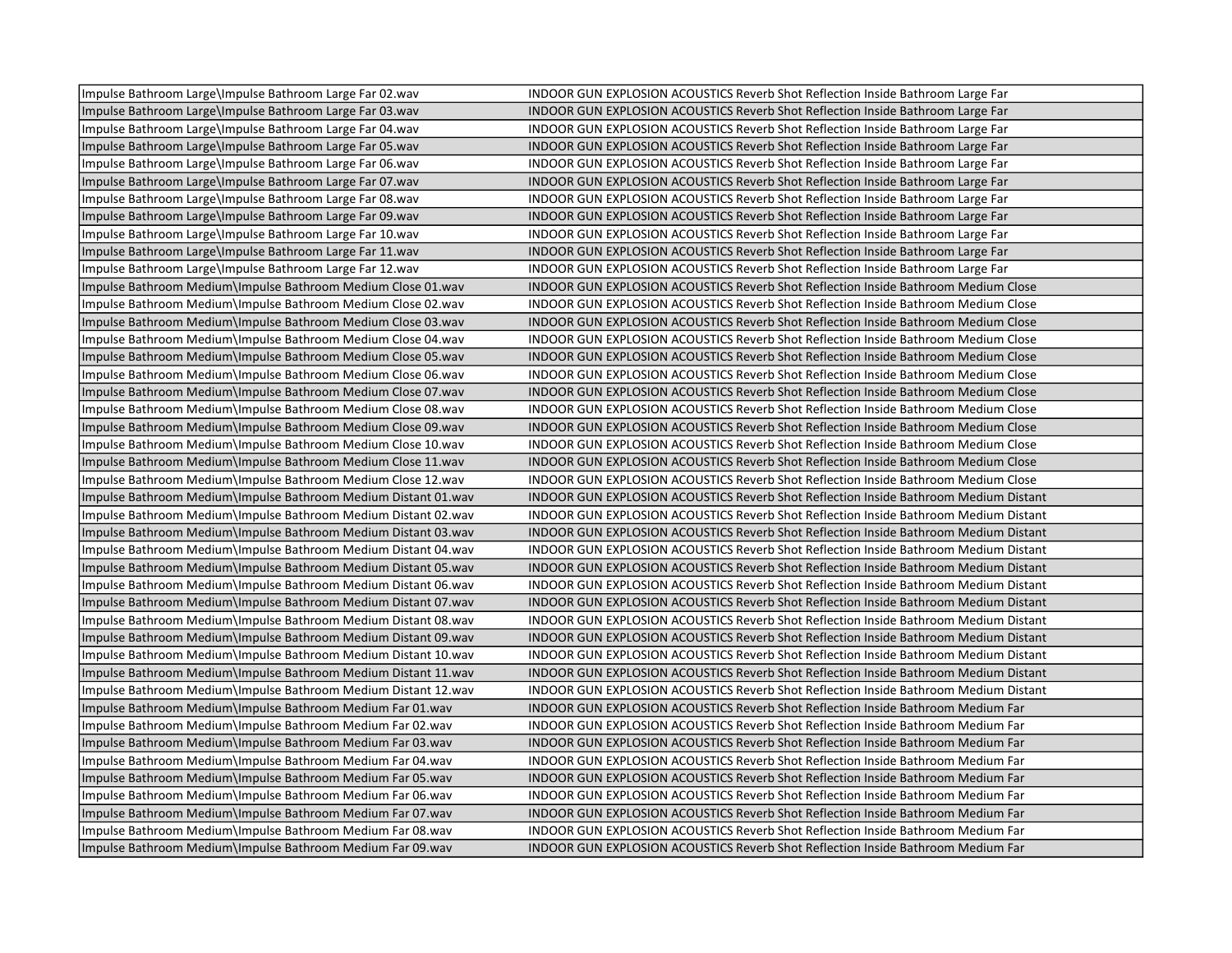| Impulse Bathroom Medium\Impulse Bathroom Medium Far 10.wav | INDOOR GUN EXPLOSION ACOUSTICS Reverb Shot Reflection Inside Bathroom Medium Far         |
|------------------------------------------------------------|------------------------------------------------------------------------------------------|
| Impulse Bathroom Medium\Impulse Bathroom Medium Far 11.wav | INDOOR GUN EXPLOSION ACOUSTICS Reverb Shot Reflection Inside Bathroom Medium Far         |
| Impulse Bathroom Small\Impulse Bathroom Small Close 01.wav | <b>INDOOR GUN EXPLOSION ACOUSTICS Reverb Shot Reflection Inside Bathroom Small Close</b> |
| Impulse Bathroom Small\Impulse Bathroom Small Close 02.wav | <b>INDOOR GUN EXPLOSION ACOUSTICS Reverb Shot Reflection Inside Bathroom Small Close</b> |
| Impulse Bathroom Small\Impulse Bathroom Small Close 03.wav | INDOOR GUN EXPLOSION ACOUSTICS Reverb Shot Reflection Inside Bathroom Small Close        |
| Impulse Bathroom Small\Impulse Bathroom Small Close 04.wav | <b>INDOOR GUN EXPLOSION ACOUSTICS Reverb Shot Reflection Inside Bathroom Small Close</b> |
| Impulse Bathroom Small\Impulse Bathroom Small Close 05.wav | INDOOR GUN EXPLOSION ACOUSTICS Reverb Shot Reflection Inside Bathroom Small Close        |
| Impulse Bathroom Small\Impulse Bathroom Small Close 06.wav | INDOOR GUN EXPLOSION ACOUSTICS Reverb Shot Reflection Inside Bathroom Small Close        |
| Impulse Bathroom Small\Impulse Bathroom Small Close 07.wav | INDOOR GUN EXPLOSION ACOUSTICS Reverb Shot Reflection Inside Bathroom Small Close        |
| Impulse Bathroom Small\Impulse Bathroom Small Close 08.wav | <b>INDOOR GUN EXPLOSION ACOUSTICS Reverb Shot Reflection Inside Bathroom Small Close</b> |
| Impulse Bathroom Small\Impulse Bathroom Small Close 09.wav | INDOOR GUN EXPLOSION ACOUSTICS Reverb Shot Reflection Inside Bathroom Small Close        |
| Impulse Bathroom Small\Impulse Bathroom Small Close 10.wav | INDOOR GUN EXPLOSION ACOUSTICS Reverb Shot Reflection Inside Bathroom Small Close        |
| Impulse Bathroom Small\Impulse Bathroom Small Close 11.wav | INDOOR GUN EXPLOSION ACOUSTICS Reverb Shot Reflection Inside Bathroom Small Close        |
| Impulse Bathroom Small\Impulse Bathroom Small Close 12.wav | INDOOR GUN EXPLOSION ACOUSTICS Reverb Shot Reflection Inside Bathroom Small Close        |
| Impulse Corridor A\Impulse Corridor A Close 01.wav         | INDOOR GUN EXPLOSION ACOUSTICS Reverb Shot Reflection Inside Corridor A Close            |
| Impulse Corridor A\Impulse Corridor A Close 02.wav         | <b>INDOOR GUN EXPLOSION ACOUSTICS Reverb Shot Reflection Inside Corridor A Close</b>     |
| Impulse Corridor A\Impulse Corridor A Close 03.wav         | INDOOR GUN EXPLOSION ACOUSTICS Reverb Shot Reflection Inside Corridor A Close            |
| Impulse Corridor A\Impulse Corridor A Close 04.wav         | <b>INDOOR GUN EXPLOSION ACOUSTICS Reverb Shot Reflection Inside Corridor A Close</b>     |
| Impulse Corridor A\Impulse Corridor A Close 05.wav         | INDOOR GUN EXPLOSION ACOUSTICS Reverb Shot Reflection Inside Corridor A Close            |
| Impulse Corridor A\Impulse Corridor A Close 06.wav         | INDOOR GUN EXPLOSION ACOUSTICS Reverb Shot Reflection Inside Corridor A Close            |
| Impulse Corridor A\Impulse Corridor A Close 07.wav         | INDOOR GUN EXPLOSION ACOUSTICS Reverb Shot Reflection Inside Corridor A Close            |
| Impulse Corridor A\Impulse Corridor A Close 08.wav         | INDOOR GUN EXPLOSION ACOUSTICS Reverb Shot Reflection Inside Corridor A Close            |
| Impulse Corridor A\Impulse Corridor A Close 09.wav         | INDOOR GUN EXPLOSION ACOUSTICS Reverb Shot Reflection Inside Corridor A Close            |
| Impulse Corridor A\Impulse Corridor A Close 10.wav         | INDOOR GUN EXPLOSION ACOUSTICS Reverb Shot Reflection Inside Corridor A Close            |
| Impulse Corridor A\Impulse Corridor A Close 11.wav         | INDOOR GUN EXPLOSION ACOUSTICS Reverb Shot Reflection Inside Corridor A Close            |
| Impulse Corridor A\Impulse Corridor A Close 12.wav         | INDOOR GUN EXPLOSION ACOUSTICS Reverb Shot Reflection Inside Corridor A Close            |
| Impulse Corridor A\Impulse Corridor A Distant 01.wav       | INDOOR GUN EXPLOSION ACOUSTICS Reverb Shot Reflection Inside Corridor A Distant          |
| Impulse Corridor A\Impulse Corridor A Distant 02.wav       | <b>INDOOR GUN EXPLOSION ACOUSTICS Reverb Shot Reflection Inside Corridor A Distant</b>   |
| Impulse Corridor A\Impulse Corridor A Distant 03.wav       | INDOOR GUN EXPLOSION ACOUSTICS Reverb Shot Reflection Inside Corridor A Distant          |
| Impulse Corridor A\Impulse Corridor A Distant 04.wav       | <b>INDOOR GUN EXPLOSION ACOUSTICS Reverb Shot Reflection Inside Corridor A Distant</b>   |
| Impulse Corridor A\Impulse Corridor A Distant 05.wav       | <b>INDOOR GUN EXPLOSION ACOUSTICS Reverb Shot Reflection Inside Corridor A Distant</b>   |
| Impulse Corridor A\Impulse Corridor A Distant 06.wav       | INDOOR GUN EXPLOSION ACOUSTICS Reverb Shot Reflection Inside Corridor A Distant          |
| Impulse Corridor A\Impulse Corridor A Distant 07.wav       | <b>INDOOR GUN EXPLOSION ACOUSTICS Reverb Shot Reflection Inside Corridor A Distant</b>   |
| Impulse Corridor A\Impulse Corridor A Distant 08.wav       | <b>INDOOR GUN EXPLOSION ACOUSTICS Reverb Shot Reflection Inside Corridor A Distant</b>   |
| Impulse Corridor A\Impulse Corridor A Distant 09.wav       | <b>INDOOR GUN EXPLOSION ACOUSTICS Reverb Shot Reflection Inside Corridor A Distant</b>   |
| Impulse Corridor A\Impulse Corridor A Distant 10.wav       | <b>INDOOR GUN EXPLOSION ACOUSTICS Reverb Shot Reflection Inside Corridor A Distant</b>   |
| Impulse Corridor A\Impulse Corridor A Distant 11.wav       | <b>INDOOR GUN EXPLOSION ACOUSTICS Reverb Shot Reflection Inside Corridor A Distant</b>   |
| Impulse Corridor A\Impulse Corridor A Far 01.wav           | INDOOR GUN EXPLOSION ACOUSTICS Reverb Shot Reflection Inside Corridor A Far              |
| Impulse Corridor A\Impulse Corridor A Far 02.wav           | INDOOR GUN EXPLOSION ACOUSTICS Reverb Shot Reflection Inside Corridor A Far              |
| Impulse Corridor A\Impulse Corridor A Far 03.wav           | INDOOR GUN EXPLOSION ACOUSTICS Reverb Shot Reflection Inside Corridor A Far              |
| Impulse Corridor A\Impulse Corridor A Far 04.wav           | INDOOR GUN EXPLOSION ACOUSTICS Reverb Shot Reflection Inside Corridor A Far              |
| Impulse Corridor A\Impulse Corridor A Far 05.wav           | INDOOR GUN EXPLOSION ACOUSTICS Reverb Shot Reflection Inside Corridor A Far              |
| Impulse Corridor A\Impulse Corridor A Far 06.wav           | INDOOR GUN EXPLOSION ACOUSTICS Reverb Shot Reflection Inside Corridor A Far              |
| Impulse Corridor A\Impulse Corridor A Far 07.wav           | <b>INDOOR GUN EXPLOSION ACOUSTICS Reverb Shot Reflection Inside Corridor A Far</b>       |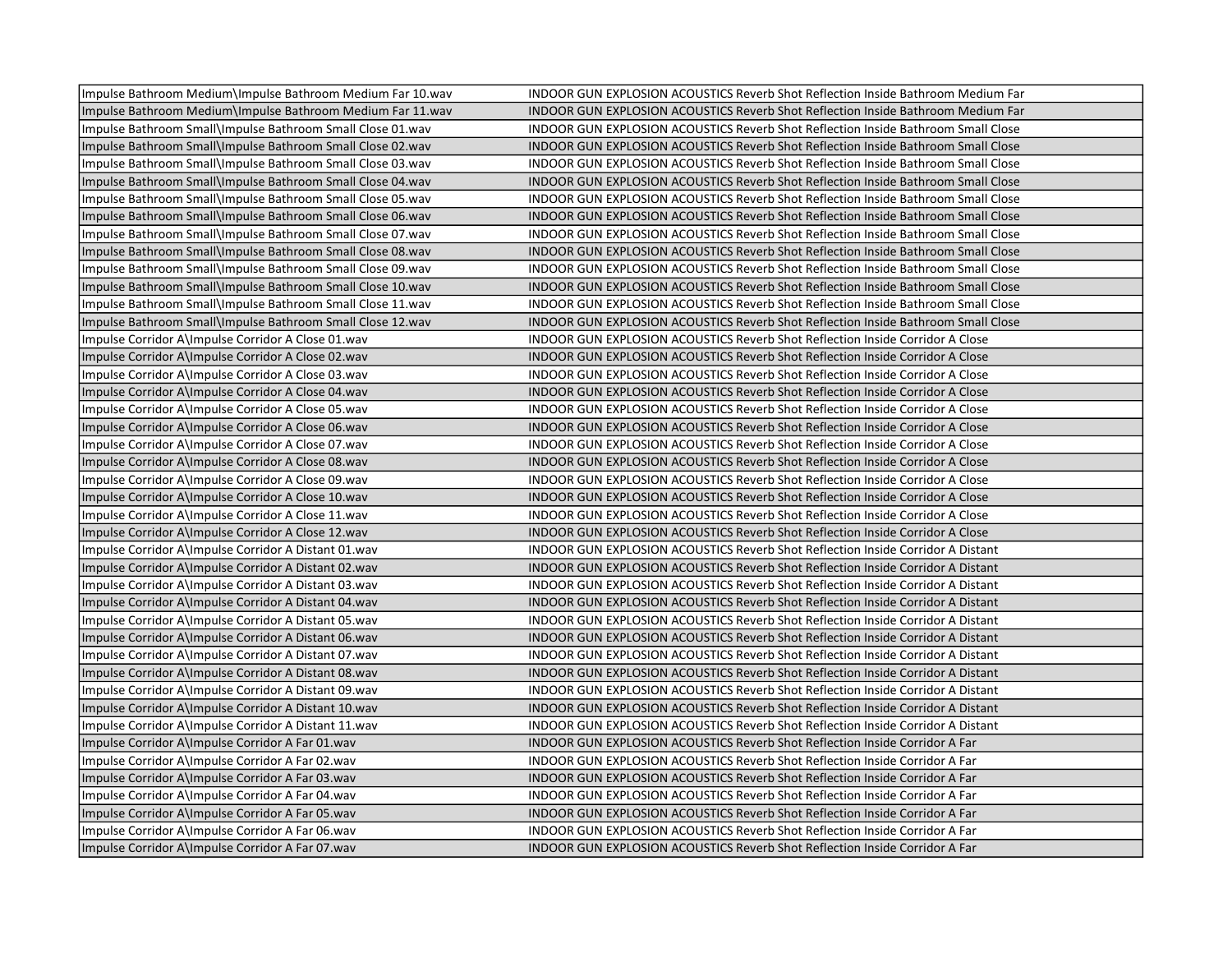| Impulse Corridor A\Impulse Corridor A Far 08.wav        | INDOOR GUN EXPLOSION ACOUSTICS Reverb Shot Reflection Inside Corridor A Far            |
|---------------------------------------------------------|----------------------------------------------------------------------------------------|
| Impulse Corridor A\Impulse Corridor A Far 09.wav        | INDOOR GUN EXPLOSION ACOUSTICS Reverb Shot Reflection Inside Corridor A Far            |
| Impulse Corridor A\Impulse Corridor A Far 10.wav        | INDOOR GUN EXPLOSION ACOUSTICS Reverb Shot Reflection Inside Corridor A Far            |
| Impulse Corridor A\Impulse Corridor A Far 11.wav        | INDOOR GUN EXPLOSION ACOUSTICS Reverb Shot Reflection Inside Corridor A Far            |
| Impulse Corridor A\Impulse Corridor A Far 12.wav        | INDOOR GUN EXPLOSION ACOUSTICS Reverb Shot Reflection Inside Corridor A Far            |
| Impulse Corridor B\Impulse Corridor B Close 01.wav      | <b>INDOOR GUN EXPLOSION ACOUSTICS Reverb Shot Reflection Inside Corridor B Close</b>   |
| Impulse Corridor B\Impulse Corridor B Close 02.wav      | INDOOR GUN EXPLOSION ACOUSTICS Reverb Shot Reflection Inside Corridor B Close          |
| Impulse Corridor B\Impulse Corridor B Close 03.wav      | INDOOR GUN EXPLOSION ACOUSTICS Reverb Shot Reflection Inside Corridor B Close          |
| Impulse Corridor B\Impulse Corridor B Close 04.wav      | INDOOR GUN EXPLOSION ACOUSTICS Reverb Shot Reflection Inside Corridor B Close          |
| Impulse Corridor B\Impulse Corridor B Close 05.wav      | <b>INDOOR GUN EXPLOSION ACOUSTICS Reverb Shot Reflection Inside Corridor B Close</b>   |
| Impulse Corridor B\Impulse Corridor B Close 06.wav      | INDOOR GUN EXPLOSION ACOUSTICS Reverb Shot Reflection Inside Corridor B Close          |
| Impulse Corridor B\Impulse Corridor B Close 07.wav      | INDOOR GUN EXPLOSION ACOUSTICS Reverb Shot Reflection Inside Corridor B Close          |
| Impulse Corridor B\Impulse Corridor B Close 08.wav      | INDOOR GUN EXPLOSION ACOUSTICS Reverb Shot Reflection Inside Corridor B Close          |
| Impulse Corridor B\Impulse Corridor B Close 09.wav      | INDOOR GUN EXPLOSION ACOUSTICS Reverb Shot Reflection Inside Corridor B Close          |
| Impulse Corridor B\Impulse Corridor B Close 10.wav      | INDOOR GUN EXPLOSION ACOUSTICS Reverb Shot Reflection Inside Corridor B Close          |
| Impulse Corridor B\Impulse Corridor B Close 11.wav      | <b>INDOOR GUN EXPLOSION ACOUSTICS Reverb Shot Reflection Inside Corridor B Close</b>   |
| Impulse Corridor B\Impulse Corridor B Close 12.wav      | <b>INDOOR GUN EXPLOSION ACOUSTICS Reverb Shot Reflection Inside Corridor B Close</b>   |
| Impulse Corridor B\Impulse Corridor B Distant 01.wav    | <b>INDOOR GUN EXPLOSION ACOUSTICS Reverb Shot Reflection Inside Corridor B Distant</b> |
| Impulse Corridor B\Impulse Corridor B Distant 02.wav    | INDOOR GUN EXPLOSION ACOUSTICS Reverb Shot Reflection Inside Corridor B Distant        |
| Impulse Corridor B\Impulse Corridor B Distant 03.wav    | INDOOR GUN EXPLOSION ACOUSTICS Reverb Shot Reflection Inside Corridor B Distant        |
| Impulse Corridor B\Impulse Corridor B Distant 04.wav    | INDOOR GUN EXPLOSION ACOUSTICS Reverb Shot Reflection Inside Corridor B Distant        |
| Impulse Corridor B\Impulse Corridor B Distant 05.wav    | <b>INDOOR GUN EXPLOSION ACOUSTICS Reverb Shot Reflection Inside Corridor B Distant</b> |
| Impulse Corridor B\Impulse Corridor B Distant 06.wav    | <b>INDOOR GUN EXPLOSION ACOUSTICS Reverb Shot Reflection Inside Corridor B Distant</b> |
| Impulse Corridor B\Impulse Corridor B Distant 07.wav    | INDOOR GUN EXPLOSION ACOUSTICS Reverb Shot Reflection Inside Corridor B Distant        |
| Impulse Corridor B\Impulse Corridor B Distant 08.wav    | <b>INDOOR GUN EXPLOSION ACOUSTICS Reverb Shot Reflection Inside Corridor B Distant</b> |
| Impulse Corridor B\Impulse Corridor B Distant 09.wav    | INDOOR GUN EXPLOSION ACOUSTICS Reverb Shot Reflection Inside Corridor B Distant        |
| Impulse Corridor B\Impulse Corridor B Distant 10.wav    | INDOOR GUN EXPLOSION ACOUSTICS Reverb Shot Reflection Inside Corridor B Distant        |
| Impulse Corridor B\Impulse Corridor B Distant 11.wav    | <b>INDOOR GUN EXPLOSION ACOUSTICS Reverb Shot Reflection Inside Corridor B Distant</b> |
| Impulse Corridor B\Impulse Corridor B Distant 12.wav    | INDOOR GUN EXPLOSION ACOUSTICS Reverb Shot Reflection Inside Corridor B Distant        |
| Impulse Corridor B\Impulse Corridor B Far 01.wav        | INDOOR GUN EXPLOSION ACOUSTICS Reverb Shot Reflection Inside Corridor B Far            |
| Impulse Corridor B\Impulse Corridor B Far 02.wav        | INDOOR GUN EXPLOSION ACOUSTICS Reverb Shot Reflection Inside Corridor B Far            |
| Impulse Corridor B\Impulse Corridor B Far 03.wav        | <b>INDOOR GUN EXPLOSION ACOUSTICS Reverb Shot Reflection Inside Corridor B Far</b>     |
| Impulse Corridor B\Impulse Corridor B Far 04.wav        | INDOOR GUN EXPLOSION ACOUSTICS Reverb Shot Reflection Inside Corridor B Far            |
| Impulse Corridor B\Impulse Corridor B Far 05.wav        | INDOOR GUN EXPLOSION ACOUSTICS Reverb Shot Reflection Inside Corridor B Far            |
| Impulse Corridor B\Impulse Corridor B Far 06.wav        | INDOOR GUN EXPLOSION ACOUSTICS Reverb Shot Reflection Inside Corridor B Far            |
| Impulse Corridor B\Impulse Corridor B Far 07.wav        | INDOOR GUN EXPLOSION ACOUSTICS Reverb Shot Reflection Inside Corridor B Far            |
| Impulse Corridor B\Impulse Corridor B Far 08.wav        | INDOOR GUN EXPLOSION ACOUSTICS Reverb Shot Reflection Inside Corridor B Far            |
| Impulse Corridor B\Impulse Corridor B Far 09.wav        | INDOOR GUN EXPLOSION ACOUSTICS Reverb Shot Reflection Inside Corridor B Far            |
| Impulse Corridor B\Impulse Corridor B Far 10.wav        | INDOOR GUN EXPLOSION ACOUSTICS Reverb Shot Reflection Inside Corridor B Far            |
| Impulse Corridor B\Impulse Corridor B Far 11.wav        | INDOOR GUN EXPLOSION ACOUSTICS Reverb Shot Reflection Inside Corridor B Far            |
| Impulse Corridor B\Impulse Corridor B Far 12.wav        | INDOOR GUN EXPLOSION ACOUSTICS Reverb Shot Reflection Inside Corridor B Far            |
| Impulse Corridor C\Impulse Corridor C Distance A 01.wav | INDOOR GUN EXPLOSION ACOUSTICS Reverb Shot Reflection Inside Corridor C Pos A          |
| Impulse Corridor C\Impulse Corridor C Distance A 02.wav | INDOOR GUN EXPLOSION ACOUSTICS Reverb Shot Reflection Inside Corridor C Pos A          |
| Impulse Corridor C\Impulse Corridor C Distance A 03.wav | INDOOR GUN EXPLOSION ACOUSTICS Reverb Shot Reflection Inside Corridor C Pos A          |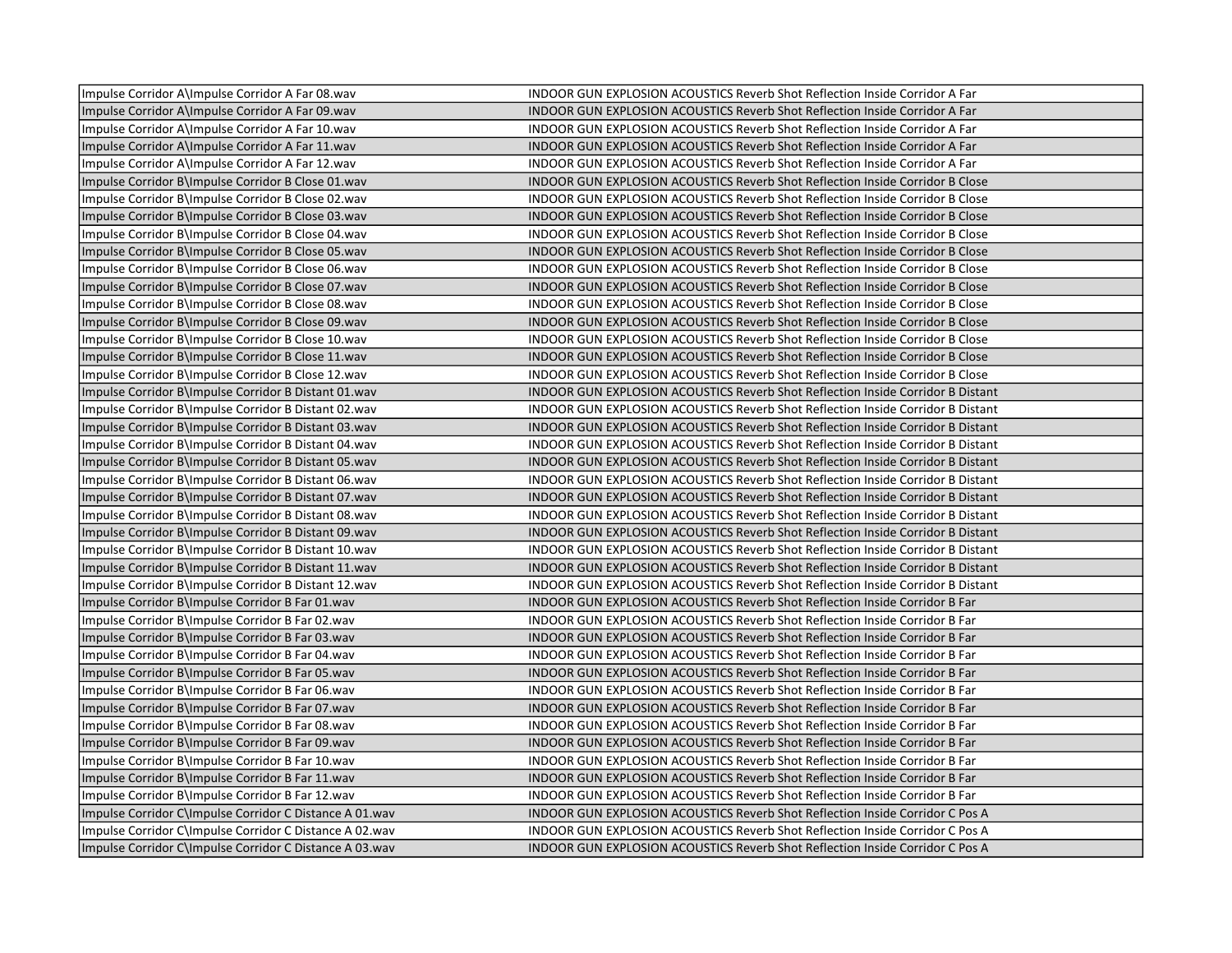| Impulse Corridor C\Impulse Corridor C Distance A 04.wav | <b>INDOOR GUN EXPLOSION ACOUSTICS Reverb Shot Reflection Inside Corridor C Pos A</b> |
|---------------------------------------------------------|--------------------------------------------------------------------------------------|
| Impulse Corridor C\Impulse Corridor C Distance A 05.wav | INDOOR GUN EXPLOSION ACOUSTICS Reverb Shot Reflection Inside Corridor C Pos A        |
| Impulse Corridor C\Impulse Corridor C Distance A 06.wav | INDOOR GUN EXPLOSION ACOUSTICS Reverb Shot Reflection Inside Corridor C Pos A        |
| Impulse Corridor C\Impulse Corridor C Distance A 07.wav | <b>INDOOR GUN EXPLOSION ACOUSTICS Reverb Shot Reflection Inside Corridor C Pos A</b> |
| Impulse Corridor C\Impulse Corridor C Distance A 08.wav | INDOOR GUN EXPLOSION ACOUSTICS Reverb Shot Reflection Inside Corridor C Pos A        |
| Impulse Corridor C\Impulse Corridor C Distance A 09.wav | INDOOR GUN EXPLOSION ACOUSTICS Reverb Shot Reflection Inside Corridor C Pos A        |
| Impulse Corridor C\Impulse Corridor C Distance A 10.wav | INDOOR GUN EXPLOSION ACOUSTICS Reverb Shot Reflection Inside Corridor C Pos A        |
| Impulse Corridor C\Impulse Corridor C Distance A 11.wav | <b>INDOOR GUN EXPLOSION ACOUSTICS Reverb Shot Reflection Inside Corridor C Pos A</b> |
| Impulse Corridor C\Impulse Corridor C Distance A 12.wav | INDOOR GUN EXPLOSION ACOUSTICS Reverb Shot Reflection Inside Corridor C Pos A        |
| Impulse Corridor C\Impulse Corridor C Distance B 01.wav | <b>INDOOR GUN EXPLOSION ACOUSTICS Reverb Shot Reflection Inside Corridor C Pos B</b> |
| Impulse Corridor C\Impulse Corridor C Distance B 02.wav | INDOOR GUN EXPLOSION ACOUSTICS Reverb Shot Reflection Inside Corridor C Pos B        |
| Impulse Corridor C\Impulse Corridor C Distance B 03.wav | <b>INDOOR GUN EXPLOSION ACOUSTICS Reverb Shot Reflection Inside Corridor C Pos B</b> |
| Impulse Corridor C\Impulse Corridor C Distance B 04.wav | INDOOR GUN EXPLOSION ACOUSTICS Reverb Shot Reflection Inside Corridor C Pos B        |
| Impulse Corridor C\Impulse Corridor C Distance B 05.wav | INDOOR GUN EXPLOSION ACOUSTICS Reverb Shot Reflection Inside Corridor C Pos B        |
| Impulse Corridor C\Impulse Corridor C Distance B 06.wav | INDOOR GUN EXPLOSION ACOUSTICS Reverb Shot Reflection Inside Corridor C Pos B        |
| Impulse Corridor C\Impulse Corridor C Distance B 07.wav | INDOOR GUN EXPLOSION ACOUSTICS Reverb Shot Reflection Inside Corridor C Pos B        |
| Impulse Corridor C\Impulse Corridor C Distance B 08.wav | INDOOR GUN EXPLOSION ACOUSTICS Reverb Shot Reflection Inside Corridor C Pos B        |
| Impulse Corridor C\Impulse Corridor C Distance B 09.wav | <b>INDOOR GUN EXPLOSION ACOUSTICS Reverb Shot Reflection Inside Corridor C Pos B</b> |
| Impulse Corridor C\Impulse Corridor C Distance B 10.wav | INDOOR GUN EXPLOSION ACOUSTICS Reverb Shot Reflection Inside Corridor C Pos B        |
| Impulse Corridor C\Impulse Corridor C Distance B 11.wav | <b>INDOOR GUN EXPLOSION ACOUSTICS Reverb Shot Reflection Inside Corridor C Pos B</b> |
| Impulse Corridor C\Impulse Corridor C Distance B 12.wav | INDOOR GUN EXPLOSION ACOUSTICS Reverb Shot Reflection Inside Corridor C Pos B        |
| Impulse Corridor C\Impulse Corridor C Distance C 01.wav | <b>INDOOR GUN EXPLOSION ACOUSTICS Reverb Shot Reflection Inside Corridor C Pos C</b> |
| Impulse Corridor C\Impulse Corridor C Distance C 02.wav | INDOOR GUN EXPLOSION ACOUSTICS Reverb Shot Reflection Inside Corridor C Pos C        |
| Impulse Corridor C\Impulse Corridor C Distance C 03.wav | <b>INDOOR GUN EXPLOSION ACOUSTICS Reverb Shot Reflection Inside Corridor C Pos C</b> |
| Impulse Corridor C\Impulse Corridor C Distance C 04.wav | INDOOR GUN EXPLOSION ACOUSTICS Reverb Shot Reflection Inside Corridor C Pos C        |
| Impulse Corridor C\Impulse Corridor C Distance C 05.wav | INDOOR GUN EXPLOSION ACOUSTICS Reverb Shot Reflection Inside Corridor C Pos C        |
| Impulse Corridor C\Impulse Corridor C Distance C 06.wav | INDOOR GUN EXPLOSION ACOUSTICS Reverb Shot Reflection Inside Corridor C Pos C        |
| Impulse Corridor C\Impulse Corridor C Distance C 07.wav | INDOOR GUN EXPLOSION ACOUSTICS Reverb Shot Reflection Inside Corridor C Pos C        |
| Impulse Corridor C\Impulse Corridor C Distance C 08.wav | INDOOR GUN EXPLOSION ACOUSTICS Reverb Shot Reflection Inside Corridor C Pos C        |
| Impulse Corridor C\Impulse Corridor C Distance C 09.wav | <b>INDOOR GUN EXPLOSION ACOUSTICS Reverb Shot Reflection Inside Corridor C Pos C</b> |
| Impulse Corridor C\Impulse Corridor C Distance C 10.wav | INDOOR GUN EXPLOSION ACOUSTICS Reverb Shot Reflection Inside Corridor C Pos C        |
| Impulse Corridor C\Impulse Corridor C Distance C 11.wav | INDOOR GUN EXPLOSION ACOUSTICS Reverb Shot Reflection Inside Corridor C Pos C        |
| Impulse Corridor C\Impulse Corridor C Distance C 12.wav | INDOOR GUN EXPLOSION ACOUSTICS Reverb Shot Reflection Inside Corridor C Pos C        |
| Impulse Corridor C\Impulse Corridor C Distance D 01.wav | INDOOR GUN EXPLOSION ACOUSTICS Reverb Shot Reflection Inside Corridor C Pos D        |
| Impulse Corridor C\Impulse Corridor C Distance D 02.wav | INDOOR GUN EXPLOSION ACOUSTICS Reverb Shot Reflection Inside Corridor C Pos D        |
| Impulse Corridor C\Impulse Corridor C Distance D 03.wav | INDOOR GUN EXPLOSION ACOUSTICS Reverb Shot Reflection Inside Corridor C Pos D        |
| Impulse Corridor C\Impulse Corridor C Distance D 04.wav | INDOOR GUN EXPLOSION ACOUSTICS Reverb Shot Reflection Inside Corridor C Pos D        |
| Impulse Corridor C\Impulse Corridor C Distance D 05.wav | INDOOR GUN EXPLOSION ACOUSTICS Reverb Shot Reflection Inside Corridor C Pos D        |
| Impulse Corridor C\Impulse Corridor C Distance D 06.wav | INDOOR GUN EXPLOSION ACOUSTICS Reverb Shot Reflection Inside Corridor C Pos D        |
| Impulse Corridor C\Impulse Corridor C Distance D 07.wav | <b>INDOOR GUN EXPLOSION ACOUSTICS Reverb Shot Reflection Inside Corridor C Pos D</b> |
| Impulse Corridor C\Impulse Corridor C Distance D 08.wav | INDOOR GUN EXPLOSION ACOUSTICS Reverb Shot Reflection Inside Corridor C Pos D        |
| Impulse Corridor C\Impulse Corridor C Distance D 09.wav | INDOOR GUN EXPLOSION ACOUSTICS Reverb Shot Reflection Inside Corridor C Pos D        |
| Impulse Corridor C\Impulse Corridor C Distance D 10.wav | INDOOR GUN EXPLOSION ACOUSTICS Reverb Shot Reflection Inside Corridor C Pos D        |
| Impulse Corridor C\Impulse Corridor C Distance E 01.wav | <b>INDOOR GUN EXPLOSION ACOUSTICS Reverb Shot Reflection Inside Corridor C Pos E</b> |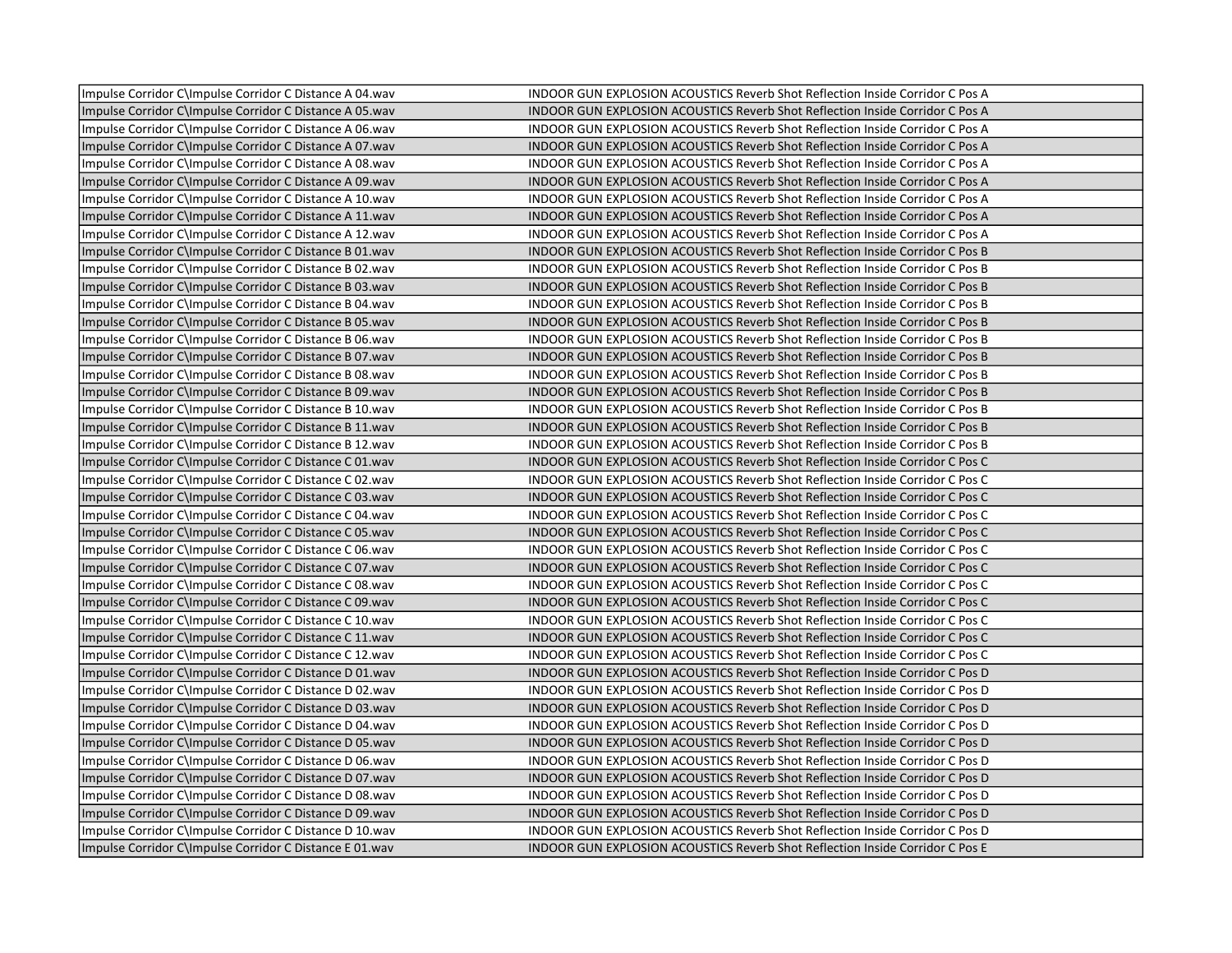| Impulse Corridor C\Impulse Corridor C Distance E 02.wav | INDOOR GUN EXPLOSION ACOUSTICS Reverb Shot Reflection Inside Corridor C Pos E          |
|---------------------------------------------------------|----------------------------------------------------------------------------------------|
| Impulse Corridor C\Impulse Corridor C Distance E 03.wav | <b>INDOOR GUN EXPLOSION ACOUSTICS Reverb Shot Reflection Inside Corridor C Pos E</b>   |
| Impulse Corridor C\Impulse Corridor C Distance E 04.wav | INDOOR GUN EXPLOSION ACOUSTICS Reverb Shot Reflection Inside Corridor C Pos E          |
| Impulse Corridor C\Impulse Corridor C Distance E 05.wav | <b>INDOOR GUN EXPLOSION ACOUSTICS Reverb Shot Reflection Inside Corridor C Pos E</b>   |
| Impulse Corridor C\Impulse Corridor C Distance E 06.wav | INDOOR GUN EXPLOSION ACOUSTICS Reverb Shot Reflection Inside Corridor C Pos E          |
| Impulse Corridor C\Impulse Corridor C Distance E 07.wav | <b>INDOOR GUN EXPLOSION ACOUSTICS Reverb Shot Reflection Inside Corridor C Pos E</b>   |
| Impulse Corridor C\Impulse Corridor C Distance E 08.wav | INDOOR GUN EXPLOSION ACOUSTICS Reverb Shot Reflection Inside Corridor C Pos E          |
| Impulse Corridor C\Impulse Corridor C Distance E 09.wav | INDOOR GUN EXPLOSION ACOUSTICS Reverb Shot Reflection Inside Corridor C Pos E          |
| Impulse Corridor C\Impulse Corridor C Distance E 10.wav | <b>INDOOR GUN EXPLOSION ACOUSTICS Reverb Shot Reflection Inside Corridor C Pos E</b>   |
| Impulse Corridor C\Impulse Corridor C Distance F 01.wav | INDOOR GUN EXPLOSION ACOUSTICS Reverb Shot Reflection Inside Corridor C Pos F          |
| Impulse Corridor C\Impulse Corridor C Distance F 02.wav | INDOOR GUN EXPLOSION ACOUSTICS Reverb Shot Reflection Inside Corridor C Pos F          |
| Impulse Corridor C\Impulse Corridor C Distance F 03.wav | INDOOR GUN EXPLOSION ACOUSTICS Reverb Shot Reflection Inside Corridor C Pos F          |
| Impulse Corridor C\Impulse Corridor C Distance F 04.wav | INDOOR GUN EXPLOSION ACOUSTICS Reverb Shot Reflection Inside Corridor C Pos F          |
| Impulse Corridor C\Impulse Corridor C Distance F 05.wav | INDOOR GUN EXPLOSION ACOUSTICS Reverb Shot Reflection Inside Corridor C Pos F          |
| Impulse Corridor C\Impulse Corridor C Distance F 06.wav | <b>INDOOR GUN EXPLOSION ACOUSTICS Reverb Shot Reflection Inside Corridor C Pos F</b>   |
| Impulse Corridor C\Impulse Corridor C Distance F 07.wav | INDOOR GUN EXPLOSION ACOUSTICS Reverb Shot Reflection Inside Corridor C Pos F          |
| Impulse Corridor C\Impulse Corridor C Distance F 08.wav | INDOOR GUN EXPLOSION ACOUSTICS Reverb Shot Reflection Inside Corridor C Pos F          |
| Impulse Corridor C\Impulse Corridor C Distance F 09.wav | INDOOR GUN EXPLOSION ACOUSTICS Reverb Shot Reflection Inside Corridor C Pos F          |
| Impulse Corridor C\Impulse Corridor C Distance F 10.wav | INDOOR GUN EXPLOSION ACOUSTICS Reverb Shot Reflection Inside Corridor C Pos F          |
| Impulse Corridor C\Impulse Corridor C Distance F 11.wav | INDOOR GUN EXPLOSION ACOUSTICS Reverb Shot Reflection Inside Corridor C Pos F          |
| Impulse Corridor C\Impulse Corridor C Distance G 01.wav | INDOOR GUN EXPLOSION ACOUSTICS Reverb Shot Reflection Inside Corridor C Pos G          |
| Impulse Corridor C\Impulse Corridor C Distance G 02.wav | <b>INDOOR GUN EXPLOSION ACOUSTICS Reverb Shot Reflection Inside Corridor C Pos G</b>   |
| Impulse Corridor C\Impulse Corridor C Distance G 03.wav | INDOOR GUN EXPLOSION ACOUSTICS Reverb Shot Reflection Inside Corridor C Pos G          |
| Impulse Corridor C\Impulse Corridor C Distance G 04.wav | INDOOR GUN EXPLOSION ACOUSTICS Reverb Shot Reflection Inside Corridor C Pos G          |
| Impulse Corridor C\Impulse Corridor C Distance G 05.wav | INDOOR GUN EXPLOSION ACOUSTICS Reverb Shot Reflection Inside Corridor C Pos G          |
| Impulse Corridor C\Impulse Corridor C Distance G 06.wav | INDOOR GUN EXPLOSION ACOUSTICS Reverb Shot Reflection Inside Corridor C Pos G          |
| Impulse Corridor C\Impulse Corridor C Distance G 07.wav | INDOOR GUN EXPLOSION ACOUSTICS Reverb Shot Reflection Inside Corridor C Pos G          |
| Impulse Corridor C\Impulse Corridor C Distance G 08.wav | INDOOR GUN EXPLOSION ACOUSTICS Reverb Shot Reflection Inside Corridor C Pos G          |
| Impulse Corridor C\Impulse Corridor C Distance G 09.wav | INDOOR GUN EXPLOSION ACOUSTICS Reverb Shot Reflection Inside Corridor C Pos G          |
| Impulse Corridor C\Impulse Corridor C Distance G 10.wav | <b>INDOOR GUN EXPLOSION ACOUSTICS Reverb Shot Reflection Inside Corridor C Pos G</b>   |
| Impulse Corridor C\Impulse Corridor C Distance G 11.wav | INDOOR GUN EXPLOSION ACOUSTICS Reverb Shot Reflection Inside Corridor C Pos G          |
| Impulse Corridor D\Impulse Corridor D Close 01.wav      | INDOOR GUN EXPLOSION ACOUSTICS Reverb Shot Reflection Inside Corridor D Close          |
| Impulse Corridor D\Impulse Corridor D Close 02.wav      | INDOOR GUN EXPLOSION ACOUSTICS Reverb Shot Reflection Inside Corridor D Close          |
| Impulse Corridor D\Impulse Corridor D Close 03.wav      | <b>INDOOR GUN EXPLOSION ACOUSTICS Reverb Shot Reflection Inside Corridor D Close</b>   |
| Impulse Corridor D\Impulse Corridor D Close 04.wav      | INDOOR GUN EXPLOSION ACOUSTICS Reverb Shot Reflection Inside Corridor D Close          |
| Impulse Corridor D\Impulse Corridor D Close 05.wav      | <b>INDOOR GUN EXPLOSION ACOUSTICS Reverb Shot Reflection Inside Corridor D Close</b>   |
| Impulse Corridor D\Impulse Corridor D Close 06.wav      | INDOOR GUN EXPLOSION ACOUSTICS Reverb Shot Reflection Inside Corridor D Close          |
| Impulse Corridor D\Impulse Corridor D Close 07.wav      | <b>INDOOR GUN EXPLOSION ACOUSTICS Reverb Shot Reflection Inside Corridor D Close</b>   |
| Impulse Corridor D\Impulse Corridor D Close 08.wav      | INDOOR GUN EXPLOSION ACOUSTICS Reverb Shot Reflection Inside Corridor D Close          |
| Impulse Corridor D\Impulse Corridor D Close 09.wav      | <b>INDOOR GUN EXPLOSION ACOUSTICS Reverb Shot Reflection Inside Corridor D Close</b>   |
| Impulse Corridor D\Impulse Corridor D Close 10.wav      | INDOOR GUN EXPLOSION ACOUSTICS Reverb Shot Reflection Inside Corridor D Close          |
| Impulse Corridor D\Impulse Corridor D Close 11.wav      | <b>INDOOR GUN EXPLOSION ACOUSTICS Reverb Shot Reflection Inside Corridor D Close</b>   |
| Impulse Corridor D\Impulse Corridor D Close 12.wav      | INDOOR GUN EXPLOSION ACOUSTICS Reverb Shot Reflection Inside Corridor D Close          |
| Impulse Corridor D\Impulse Corridor D Distant 01.wav    | <b>INDOOR GUN EXPLOSION ACOUSTICS Reverb Shot Reflection Inside Corridor D Distant</b> |
|                                                         |                                                                                        |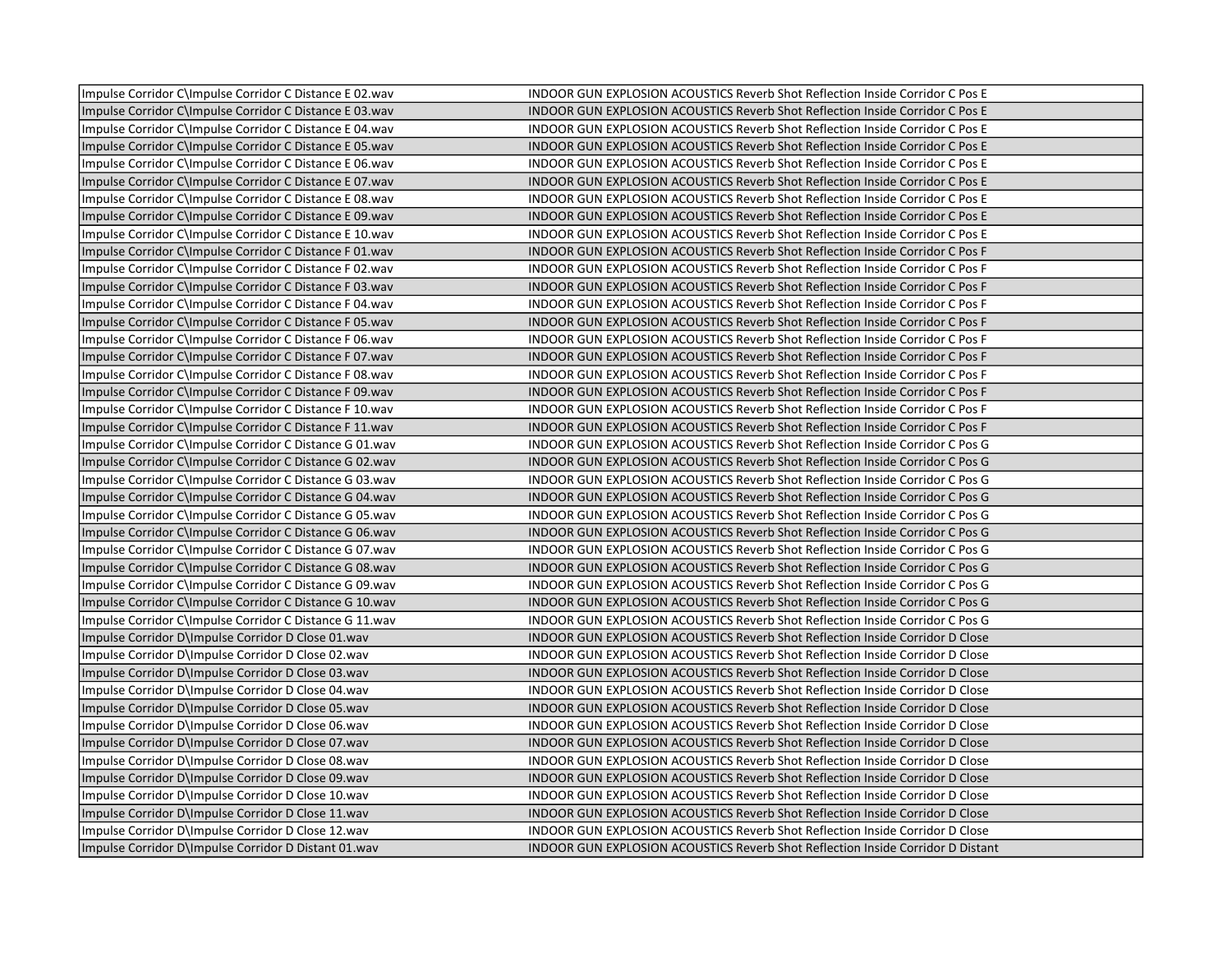| Impulse Corridor D\Impulse Corridor D Distant 02.wav | INDOOR GUN EXPLOSION ACOUSTICS Reverb Shot Reflection Inside Corridor D Distant        |
|------------------------------------------------------|----------------------------------------------------------------------------------------|
| Impulse Corridor D\Impulse Corridor D Distant 03.wav | <b>INDOOR GUN EXPLOSION ACOUSTICS Reverb Shot Reflection Inside Corridor D Distant</b> |
| Impulse Corridor D\Impulse Corridor D Distant 04.wav | <b>INDOOR GUN EXPLOSION ACOUSTICS Reverb Shot Reflection Inside Corridor D Distant</b> |
| Impulse Corridor D\Impulse Corridor D Distant 05.wav | <b>INDOOR GUN EXPLOSION ACOUSTICS Reverb Shot Reflection Inside Corridor D Distant</b> |
| Impulse Corridor D\Impulse Corridor D Distant 06.wav | <b>INDOOR GUN EXPLOSION ACOUSTICS Reverb Shot Reflection Inside Corridor D Distant</b> |
| Impulse Corridor D\Impulse Corridor D Distant 07.wav | <b>INDOOR GUN EXPLOSION ACOUSTICS Reverb Shot Reflection Inside Corridor D Distant</b> |
| Impulse Corridor D\Impulse Corridor D Distant 08.wav | <b>INDOOR GUN EXPLOSION ACOUSTICS Reverb Shot Reflection Inside Corridor D Distant</b> |
| Impulse Corridor D\Impulse Corridor D Distant 09.wav | INDOOR GUN EXPLOSION ACOUSTICS Reverb Shot Reflection Inside Corridor D Distant        |
| Impulse Corridor D\Impulse Corridor D Distant 10.wav | <b>INDOOR GUN EXPLOSION ACOUSTICS Reverb Shot Reflection Inside Corridor D Distant</b> |
| Impulse Corridor D\Impulse Corridor D Distant 11.wav | <b>INDOOR GUN EXPLOSION ACOUSTICS Reverb Shot Reflection Inside Corridor D Distant</b> |
| Impulse Corridor D\Impulse Corridor D Distant 12.wav | <b>INDOOR GUN EXPLOSION ACOUSTICS Reverb Shot Reflection Inside Corridor D Distant</b> |
| Impulse Corridor D\Impulse Corridor D Far 01.wav     | INDOOR GUN EXPLOSION ACOUSTICS Reverb Shot Reflection Inside Corridor D Far            |
| Impulse Corridor D\Impulse Corridor D Far 02.wav     | INDOOR GUN EXPLOSION ACOUSTICS Reverb Shot Reflection Inside Corridor D Far            |
| Impulse Corridor D\Impulse Corridor D Far 03.wav     | INDOOR GUN EXPLOSION ACOUSTICS Reverb Shot Reflection Inside Corridor D Far            |
| Impulse Corridor D\Impulse Corridor D Far 04.wav     | INDOOR GUN EXPLOSION ACOUSTICS Reverb Shot Reflection Inside Corridor D Far            |
| Impulse Corridor D\Impulse Corridor D Far 05.wav     | INDOOR GUN EXPLOSION ACOUSTICS Reverb Shot Reflection Inside Corridor D Far            |
| Impulse Corridor D\Impulse Corridor D Far 06.wav     | INDOOR GUN EXPLOSION ACOUSTICS Reverb Shot Reflection Inside Corridor D Far            |
| Impulse Corridor D\Impulse Corridor D Far 07.wav     | INDOOR GUN EXPLOSION ACOUSTICS Reverb Shot Reflection Inside Corridor D Far            |
| Impulse Corridor D\Impulse Corridor D Far 08.wav     | INDOOR GUN EXPLOSION ACOUSTICS Reverb Shot Reflection Inside Corridor D Far            |
| Impulse Corridor D\Impulse Corridor D Far 09.wav     | INDOOR GUN EXPLOSION ACOUSTICS Reverb Shot Reflection Inside Corridor D Far            |
| Impulse Corridor D\Impulse Corridor D Far 10.wav     | INDOOR GUN EXPLOSION ACOUSTICS Reverb Shot Reflection Inside Corridor D Far            |
| Impulse Corridor D\Impulse Corridor D Far 11.wav     | <b>INDOOR GUN EXPLOSION ACOUSTICS Reverb Shot Reflection Inside Corridor D Far</b>     |
| Impulse Corridor D\Impulse Corridor D Far 12.wav     | INDOOR GUN EXPLOSION ACOUSTICS Reverb Shot Reflection Inside Corridor D Far            |
| Impulse Corridor E\Impulse Corridor E Close 01.wav   | <b>INDOOR GUN EXPLOSION ACOUSTICS Reverb Shot Reflection Inside Corridor E Close</b>   |
| Impulse Corridor E\Impulse Corridor E Close 02.wav   | INDOOR GUN EXPLOSION ACOUSTICS Reverb Shot Reflection Inside Corridor E Close          |
| Impulse Corridor E\Impulse Corridor E Close 03.wav   | <b>INDOOR GUN EXPLOSION ACOUSTICS Reverb Shot Reflection Inside Corridor E Close</b>   |
| Impulse Corridor E\Impulse Corridor E Close 04.wav   | <b>INDOOR GUN EXPLOSION ACOUSTICS Reverb Shot Reflection Inside Corridor E Close</b>   |
| Impulse Corridor E\Impulse Corridor E Close 05.wav   | INDOOR GUN EXPLOSION ACOUSTICS Reverb Shot Reflection Inside Corridor E Close          |
| Impulse Corridor E\Impulse Corridor E Close 06.wav   | INDOOR GUN EXPLOSION ACOUSTICS Reverb Shot Reflection Inside Corridor E Close          |
| Impulse Corridor E\Impulse Corridor E Close 07.wav   | INDOOR GUN EXPLOSION ACOUSTICS Reverb Shot Reflection Inside Corridor E Close          |
| Impulse Corridor E\Impulse Corridor E Close 08.wav   | <b>INDOOR GUN EXPLOSION ACOUSTICS Reverb Shot Reflection Inside Corridor E Close</b>   |
| Impulse Corridor E\Impulse Corridor E Close 09.wav   | <b>INDOOR GUN EXPLOSION ACOUSTICS Reverb Shot Reflection Inside Corridor E Close</b>   |
| Impulse Corridor E\Impulse Corridor E Close 10.wav   | INDOOR GUN EXPLOSION ACOUSTICS Reverb Shot Reflection Inside Corridor E Close          |
| Impulse Corridor E\Impulse Corridor E Close 11.wav   | INDOOR GUN EXPLOSION ACOUSTICS Reverb Shot Reflection Inside Corridor E Close          |
| Impulse Corridor E\Impulse Corridor E Distant 01.wav | INDOOR GUN EXPLOSION ACOUSTICS Reverb Shot Reflection Inside Corridor E Distant        |
| Impulse Corridor E\Impulse Corridor E Distant 02.wav | INDOOR GUN EXPLOSION ACOUSTICS Reverb Shot Reflection Inside Corridor E Distant        |
| Impulse Corridor E\Impulse Corridor E Distant 03.wav | INDOOR GUN EXPLOSION ACOUSTICS Reverb Shot Reflection Inside Corridor E Distant        |
| Impulse Corridor E\Impulse Corridor E Distant 04.wav | <b>INDOOR GUN EXPLOSION ACOUSTICS Reverb Shot Reflection Inside Corridor E Distant</b> |
| Impulse Corridor E\Impulse Corridor E Distant 05.wav | <b>INDOOR GUN EXPLOSION ACOUSTICS Reverb Shot Reflection Inside Corridor E Distant</b> |
| Impulse Corridor E\Impulse Corridor E Distant 06.wav | <b>INDOOR GUN EXPLOSION ACOUSTICS Reverb Shot Reflection Inside Corridor E Distant</b> |
| Impulse Corridor E\Impulse Corridor E Distant 07.wav | <b>INDOOR GUN EXPLOSION ACOUSTICS Reverb Shot Reflection Inside Corridor E Distant</b> |
| Impulse Corridor E\Impulse Corridor E Distant 08.wav | <b>INDOOR GUN EXPLOSION ACOUSTICS Reverb Shot Reflection Inside Corridor E Distant</b> |
| Impulse Corridor E\Impulse Corridor E Distant 09.wav | INDOOR GUN EXPLOSION ACOUSTICS Reverb Shot Reflection Inside Corridor E Distant        |
| Impulse Corridor E\Impulse Corridor E Distant 10.wav | <b>INDOOR GUN EXPLOSION ACOUSTICS Reverb Shot Reflection Inside Corridor E Distant</b> |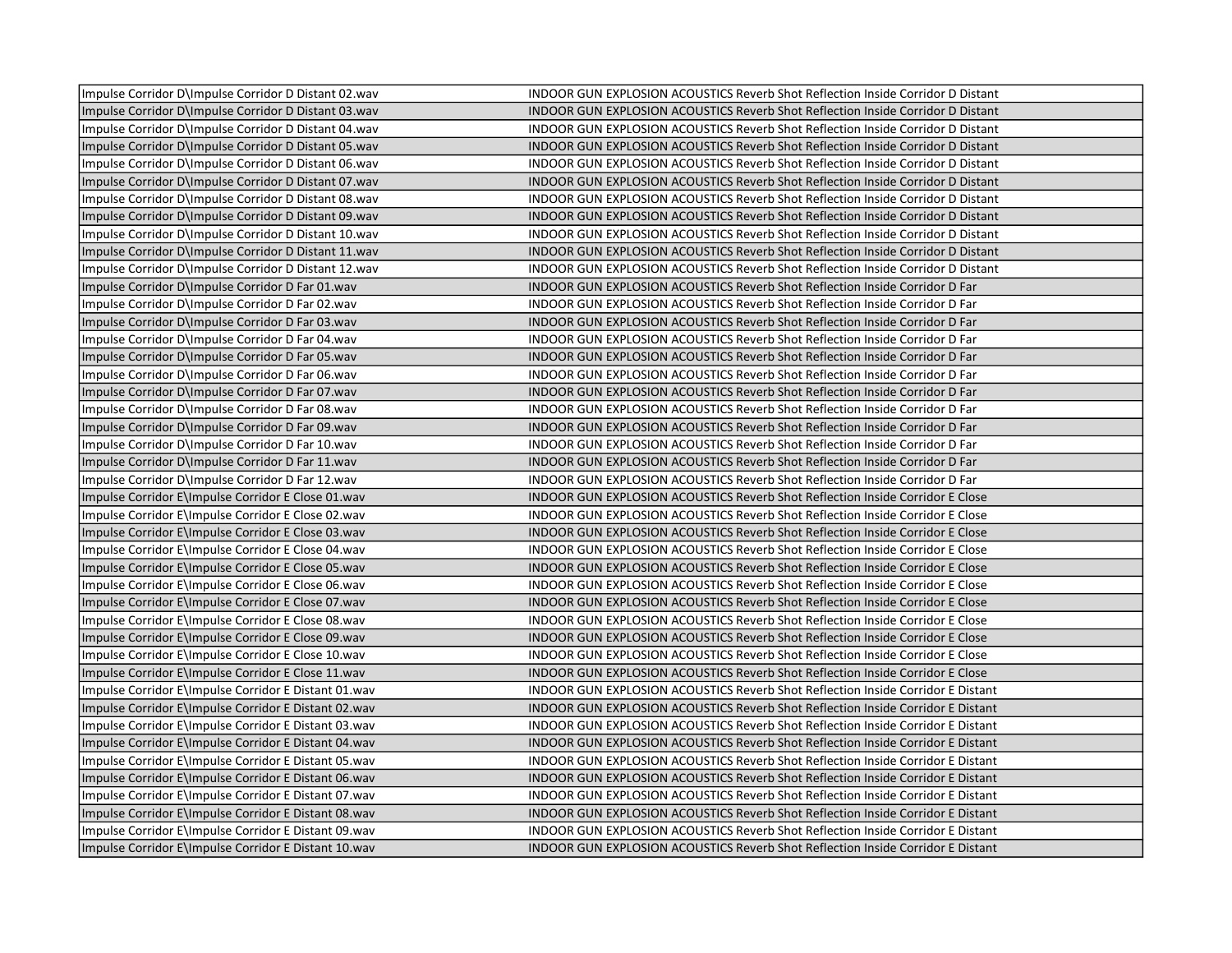| Impulse Corridor E\Impulse Corridor E Distant 11.wav           | INDOOR GUN EXPLOSION ACOUSTICS Reverb Shot Reflection Inside Corridor E Distant            |
|----------------------------------------------------------------|--------------------------------------------------------------------------------------------|
| Impulse Corridor E\Impulse Corridor E Distant 12.wav           | <b>INDOOR GUN EXPLOSION ACOUSTICS Reverb Shot Reflection Inside Corridor E Distant</b>     |
| Impulse Corridor E\Impulse Corridor E Far 01.wav               | INDOOR GUN EXPLOSION ACOUSTICS Reverb Shot Reflection Inside Corridor E Far                |
| Impulse Corridor E\Impulse Corridor E Far 02.wav               | <b>INDOOR GUN EXPLOSION ACOUSTICS Reverb Shot Reflection Inside Corridor E Far</b>         |
| Impulse Corridor E\Impulse Corridor E Far 03.wav               | INDOOR GUN EXPLOSION ACOUSTICS Reverb Shot Reflection Inside Corridor E Far                |
| Impulse Corridor E\Impulse Corridor E Far 04.wav               | <b>INDOOR GUN EXPLOSION ACOUSTICS Reverb Shot Reflection Inside Corridor E Far</b>         |
| Impulse Corridor E\Impulse Corridor E Far 05.wav               | <b>INDOOR GUN EXPLOSION ACOUSTICS Reverb Shot Reflection Inside Corridor E Far</b>         |
| Impulse Corridor E\Impulse Corridor E Far 06.wav               | INDOOR GUN EXPLOSION ACOUSTICS Reverb Shot Reflection Inside Corridor E Far                |
| Impulse Corridor E\Impulse Corridor E Far 07.wav               | <b>INDOOR GUN EXPLOSION ACOUSTICS Reverb Shot Reflection Inside Corridor E Far</b>         |
| Impulse Corridor E\Impulse Corridor E Far 08.wav               | INDOOR GUN EXPLOSION ACOUSTICS Reverb Shot Reflection Inside Corridor E Far                |
| Impulse Corridor E\Impulse Corridor E Far 09.wav               | INDOOR GUN EXPLOSION ACOUSTICS Reverb Shot Reflection Inside Corridor E Far                |
| Impulse Corridor E\Impulse Corridor E Far 10.wav               | <b>INDOOR GUN EXPLOSION ACOUSTICS Reverb Shot Reflection Inside Corridor E Far</b>         |
| Impulse Corridor E\Impulse Corridor E Far 11.wav               | <b>INDOOR GUN EXPLOSION ACOUSTICS Reverb Shot Reflection Inside Corridor E Far</b>         |
| Impulse Elevator\Impulse Elevator Close 01.wav                 | INDOOR GUN EXPLOSION ACOUSTICS Reverb Shot Reflection Inside Elevator Close                |
| Impulse Elevator\Impulse Elevator Close 02.wav                 | INDOOR GUN EXPLOSION ACOUSTICS Reverb Shot Reflection Inside Elevator Close                |
| Impulse Elevator\Impulse Elevator Close 03.wav                 | <b>INDOOR GUN EXPLOSION ACOUSTICS Reverb Shot Reflection Inside Elevator Close</b>         |
| Impulse Elevator\Impulse Elevator Close 04.wav                 | <b>INDOOR GUN EXPLOSION ACOUSTICS Reverb Shot Reflection Inside Elevator Close</b>         |
| Impulse Elevator\Impulse Elevator Close 05.wav                 | <b>INDOOR GUN EXPLOSION ACOUSTICS Reverb Shot Reflection Inside Elevator Close</b>         |
| Impulse Elevator\Impulse Elevator Close 06.wav                 | INDOOR GUN EXPLOSION ACOUSTICS Reverb Shot Reflection Inside Elevator Close                |
| Impulse Elevator\Impulse Elevator Close 07.wav                 | <b>INDOOR GUN EXPLOSION ACOUSTICS Reverb Shot Reflection Inside Elevator Close</b>         |
| Impulse Elevator\Impulse Elevator Close 08.wav                 | INDOOR GUN EXPLOSION ACOUSTICS Reverb Shot Reflection Inside Elevator Close                |
| Impulse Elevator\Impulse Elevator Close 09.wav                 | <b>INDOOR GUN EXPLOSION ACOUSTICS Reverb Shot Reflection Inside Elevator Close</b>         |
| Impulse Elevator \Impulse Elevator Close 10. wav               | INDOOR GUN EXPLOSION ACOUSTICS Reverb Shot Reflection Inside Elevator Close                |
| Impulse Elevator\Impulse Elevator Close 11.wav                 | <b>INDOOR GUN EXPLOSION ACOUSTICS Reverb Shot Reflection Inside Elevator Close</b>         |
| Impulse Elevator\Impulse Elevator Close 12.wav                 | <b>INDOOR GUN EXPLOSION ACOUSTICS Reverb Shot Reflection Inside Elevator Close</b>         |
| Impulse Enterance\Impulse Enterance Close 01.wav               | <b>INDOOR GUN EXPLOSION ACOUSTICS Reverb Shot Reflection Inside Enterance Close</b>        |
| Impulse Enterance\Impulse Enterance Close 02.wav               | <b>INDOOR GUN EXPLOSION ACOUSTICS Reverb Shot Reflection Inside Enterance Close</b>        |
| Impulse Enterance\Impulse Enterance Close 03.wav               | INDOOR GUN EXPLOSION ACOUSTICS Reverb Shot Reflection Inside Enterance Close               |
| Impulse Enterance\Impulse Enterance Close 04.wav               | INDOOR GUN EXPLOSION ACOUSTICS Reverb Shot Reflection Inside Enterance Close               |
| Impulse Enterance\Impulse Enterance Close 05.wav               | INDOOR GUN EXPLOSION ACOUSTICS Reverb Shot Reflection Inside Enterance Close               |
| Impulse Enterance\Impulse Enterance Close 06.wav               | <b>INDOOR GUN EXPLOSION ACOUSTICS Reverb Shot Reflection Inside Enterance Close</b>        |
| Impulse Enterance\Impulse Enterance Close 07.wav               | <b>INDOOR GUN EXPLOSION ACOUSTICS Reverb Shot Reflection Inside Enterance Close</b>        |
| Impulse Enterance\Impulse Enterance Close 08.wav               | <b>INDOOR GUN EXPLOSION ACOUSTICS Reverb Shot Reflection Inside Enterance Close</b>        |
| Impulse Enterance\Impulse Enterance Close 09.wav               | <b>INDOOR GUN EXPLOSION ACOUSTICS Reverb Shot Reflection Inside Enterance Close</b>        |
| Impulse Enterance \Impulse Enterance Close 10.wav              | INDOOR GUN EXPLOSION ACOUSTICS Reverb Shot Reflection Inside Enterance Close               |
| Impulse Enterance\Impulse Enterance Close 11.wav               | INDOOR GUN EXPLOSION ACOUSTICS Reverb Shot Reflection Inside Enterance Close               |
| Impulse Enterance\Impulse Enterance Close 12.wav               | INDOOR GUN EXPLOSION ACOUSTICS Reverb Shot Reflection Inside Enterance Close               |
| Impulse Enterance\Impulse Enterance Distant Behind Door 01.wav | INDOOR GUN EXPLOSION ACOUSTICS Reverb Shot Reflection Inside Enterance Distant Behind Door |
| Impulse Enterance\Impulse Enterance Distant Behind Door 02.wav | INDOOR GUN EXPLOSION ACOUSTICS Reverb Shot Reflection Inside Enterance Distant Behind Door |
| Impulse Enterance\Impulse Enterance Distant Behind Door 03.wav | INDOOR GUN EXPLOSION ACOUSTICS Reverb Shot Reflection Inside Enterance Distant Behind Door |
| Impulse Enterance\Impulse Enterance Distant Behind Door 04.wav | INDOOR GUN EXPLOSION ACOUSTICS Reverb Shot Reflection Inside Enterance Distant Behind Door |
| Impulse Enterance\Impulse Enterance Distant Behind Door 05.wav | INDOOR GUN EXPLOSION ACOUSTICS Reverb Shot Reflection Inside Enterance Distant Behind Door |
| Impulse Enterance\Impulse Enterance Distant Behind Door 06.wav | INDOOR GUN EXPLOSION ACOUSTICS Reverb Shot Reflection Inside Enterance Distant Behind Door |
| Impulse Enterance\Impulse Enterance Distant Behind Door 07.wav | INDOOR GUN EXPLOSION ACOUSTICS Reverb Shot Reflection Inside Enterance Distant Behind Door |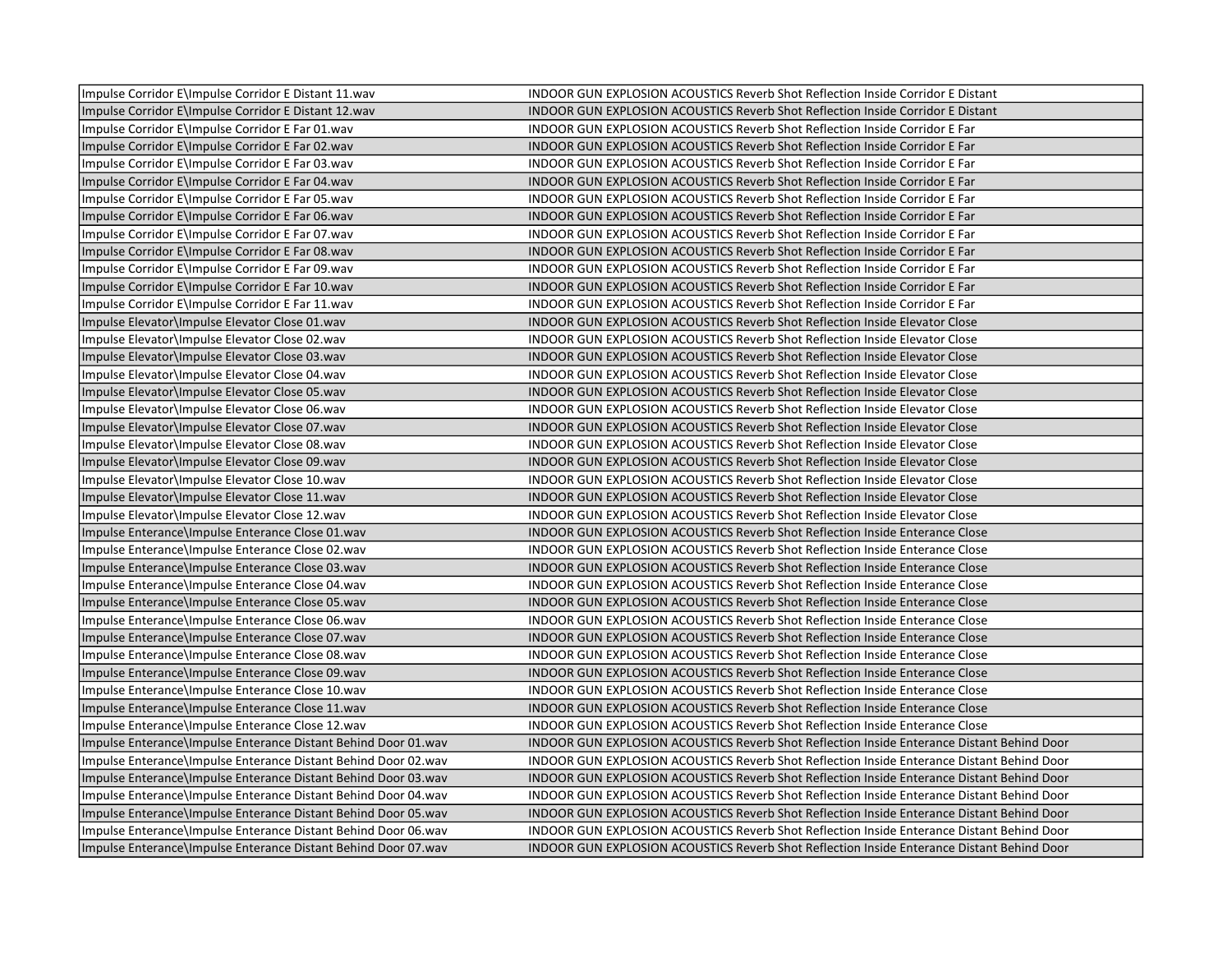| Impulse Enterance\Impulse Enterance Distant Behind Door 08.wav  | INDOOR GUN EXPLOSION ACOUSTICS Reverb Shot Reflection Inside Enterance Distant Behind Door |
|-----------------------------------------------------------------|--------------------------------------------------------------------------------------------|
| Impulse Enterance\Impulse Enterance Distant Behind Door 09.wav  | INDOOR GUN EXPLOSION ACOUSTICS Reverb Shot Reflection Inside Enterance Distant Behind Door |
| Impulse Enterance\Impulse Enterance Distant Behind Door 10. wav | INDOOR GUN EXPLOSION ACOUSTICS Reverb Shot Reflection Inside Enterance Distant Behind Door |
| Impulse Enterance\Impulse Enterance Distant Behind Door 11. wav | INDOOR GUN EXPLOSION ACOUSTICS Reverb Shot Reflection Inside Enterance Distant Behind Door |
| Impulse Enterance\Impulse Enterance Distant Behind Door 12.wav  | INDOOR GUN EXPLOSION ACOUSTICS Reverb Shot Reflection Inside Enterance Distant Behind Door |
| Impulse Room Large A\Impulse Room Large A Close 01.wav          | INDOOR GUN EXPLOSION ACOUSTICS Reverb Shot Reflection Inside Room Large A Close            |
| Impulse Room Large A\Impulse Room Large A Close 02.wav          | INDOOR GUN EXPLOSION ACOUSTICS Reverb Shot Reflection Inside Room Large A Close            |
| Impulse Room Large A\Impulse Room Large A Close 03.wav          | INDOOR GUN EXPLOSION ACOUSTICS Reverb Shot Reflection Inside Room Large A Close            |
| Impulse Room Large A\Impulse Room Large A Close 04.wav          | INDOOR GUN EXPLOSION ACOUSTICS Reverb Shot Reflection Inside Room Large A Close            |
| Impulse Room Large A\Impulse Room Large A Close 05.wav          | INDOOR GUN EXPLOSION ACOUSTICS Reverb Shot Reflection Inside Room Large A Close            |
| Impulse Room Large A\Impulse Room Large A Close 06.wav          | INDOOR GUN EXPLOSION ACOUSTICS Reverb Shot Reflection Inside Room Large A Close            |
| Impulse Room Large A\Impulse Room Large A Close 07.wav          | INDOOR GUN EXPLOSION ACOUSTICS Reverb Shot Reflection Inside Room Large A Close            |
| Impulse Room Large A\Impulse Room Large A Close 08.wav          | INDOOR GUN EXPLOSION ACOUSTICS Reverb Shot Reflection Inside Room Large A Close            |
| Impulse Room Large A\Impulse Room Large A Close 09.wav          | INDOOR GUN EXPLOSION ACOUSTICS Reverb Shot Reflection Inside Room Large A Close            |
| Impulse Room Large A\Impulse Room Large A Close 10.wav          | INDOOR GUN EXPLOSION ACOUSTICS Reverb Shot Reflection Inside Room Large A Close            |
| Impulse Room Large A\Impulse Room Large A Close 11.wav          | INDOOR GUN EXPLOSION ACOUSTICS Reverb Shot Reflection Inside Room Large A Close            |
| Impulse Room Large A\Impulse Room Large A Close 12.wav          | INDOOR GUN EXPLOSION ACOUSTICS Reverb Shot Reflection Inside Room Large A Close            |
| Impulse Room Large A\Impulse Room Large A Distant 01.wav        | INDOOR GUN EXPLOSION ACOUSTICS Reverb Shot Reflection Inside Room Large A Distant          |
| Impulse Room Large A\Impulse Room Large A Distant 02.wav        | INDOOR GUN EXPLOSION ACOUSTICS Reverb Shot Reflection Inside Room Large A Distant          |
| Impulse Room Large A\Impulse Room Large A Distant 03.wav        | INDOOR GUN EXPLOSION ACOUSTICS Reverb Shot Reflection Inside Room Large A Distant          |
| Impulse Room Large A\Impulse Room Large A Distant 04.wav        | INDOOR GUN EXPLOSION ACOUSTICS Reverb Shot Reflection Inside Room Large A Distant          |
| Impulse Room Large A\Impulse Room Large A Distant 05.wav        | INDOOR GUN EXPLOSION ACOUSTICS Reverb Shot Reflection Inside Room Large A Distant          |
| Impulse Room Large A\Impulse Room Large A Distant 06.wav        | INDOOR GUN EXPLOSION ACOUSTICS Reverb Shot Reflection Inside Room Large A Distant          |
| Impulse Room Large A\Impulse Room Large A Distant 07.wav        | INDOOR GUN EXPLOSION ACOUSTICS Reverb Shot Reflection Inside Room Large A Distant          |
| Impulse Room Large A\Impulse Room Large A Distant 08.wav        | INDOOR GUN EXPLOSION ACOUSTICS Reverb Shot Reflection Inside Room Large A Distant          |
| Impulse Room Large A\Impulse Room Large A Distant 09.wav        | INDOOR GUN EXPLOSION ACOUSTICS Reverb Shot Reflection Inside Room Large A Distant          |
| Impulse Room Large A\Impulse Room Large A Distant 10.wav        | INDOOR GUN EXPLOSION ACOUSTICS Reverb Shot Reflection Inside Room Large A Distant          |
| Impulse Room Large A\Impulse Room Large A Distant 11.wav        | INDOOR GUN EXPLOSION ACOUSTICS Reverb Shot Reflection Inside Room Large A Distant          |
| Impulse Room Large A\Impulse Room Large A Far 01.wav            | INDOOR GUN EXPLOSION ACOUSTICS Reverb Shot Reflection Inside Room Large A Far              |
| Impulse Room Large A\Impulse Room Large A Far 02.wav            | INDOOR GUN EXPLOSION ACOUSTICS Reverb Shot Reflection Inside Room Large A Far              |
| Impulse Room Large A\Impulse Room Large A Far 03.wav            | INDOOR GUN EXPLOSION ACOUSTICS Reverb Shot Reflection Inside Room Large A Far              |
| Impulse Room Large A\Impulse Room Large A Far 04.wav            | INDOOR GUN EXPLOSION ACOUSTICS Reverb Shot Reflection Inside Room Large A Far              |
| Impulse Room Large A\Impulse Room Large A Far 05.wav            | INDOOR GUN EXPLOSION ACOUSTICS Reverb Shot Reflection Inside Room Large A Far              |
| Impulse Room Large A\Impulse Room Large A Far 06.wav            | INDOOR GUN EXPLOSION ACOUSTICS Reverb Shot Reflection Inside Room Large A Far              |
| Impulse Room Large A\Impulse Room Large A Far 07.wav            | INDOOR GUN EXPLOSION ACOUSTICS Reverb Shot Reflection Inside Room Large A Far              |
| Impulse Room Large A\Impulse Room Large A Far 08.wav            | INDOOR GUN EXPLOSION ACOUSTICS Reverb Shot Reflection Inside Room Large A Far              |
| Impulse Room Large A\Impulse Room Large A Far 09.wav            | INDOOR GUN EXPLOSION ACOUSTICS Reverb Shot Reflection Inside Room Large A Far              |
| Impulse Room Large A\Impulse Room Large A Far 10.wav            | INDOOR GUN EXPLOSION ACOUSTICS Reverb Shot Reflection Inside Room Large A Far              |
| Impulse Room Large A\Impulse Room Large A Far 11.wav            | INDOOR GUN EXPLOSION ACOUSTICS Reverb Shot Reflection Inside Room Large A Far              |
| Impulse Room Large B\Impulse Room Large B Distance A 01.wav     | INDOOR GUN EXPLOSION ACOUSTICS Reverb Shot Reflection Inside Room Large B Pos A            |
| Impulse Room Large B\Impulse Room Large B Distance A 02.wav     | INDOOR GUN EXPLOSION ACOUSTICS Reverb Shot Reflection Inside Room Large B Pos A            |
| Impulse Room Large B\Impulse Room Large B Distance A 03.wav     | INDOOR GUN EXPLOSION ACOUSTICS Reverb Shot Reflection Inside Room Large B Pos A            |
| Impulse Room Large B\Impulse Room Large B Distance A 04.wav     | INDOOR GUN EXPLOSION ACOUSTICS Reverb Shot Reflection Inside Room Large B Pos A            |
| Impulse Room Large B\Impulse Room Large B Distance A 05.wav     | INDOOR GUN EXPLOSION ACOUSTICS Reverb Shot Reflection Inside Room Large B Pos A            |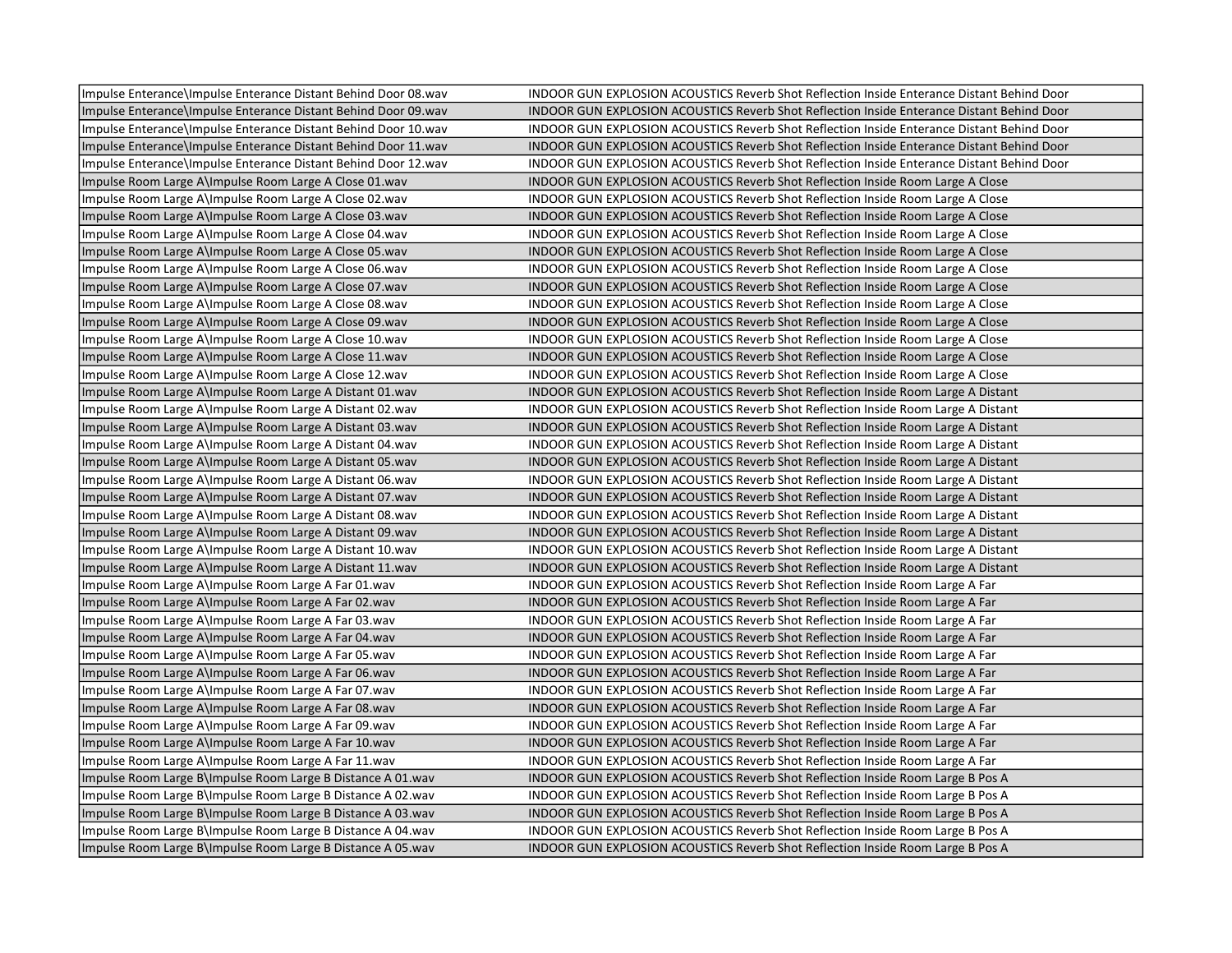| Impulse Room Large B\Impulse Room Large B Distance A 06.wav   | INDOOR GUN EXPLOSION ACOUSTICS Reverb Shot Reflection Inside Room Large B Pos A  |
|---------------------------------------------------------------|----------------------------------------------------------------------------------|
| Impulse Room Large B\Impulse Room Large B Distance A 07.wav   | INDOOR GUN EXPLOSION ACOUSTICS Reverb Shot Reflection Inside Room Large B Pos A  |
| Impulse Room Large B\Impulse Room Large B Distance A 08.wav   | INDOOR GUN EXPLOSION ACOUSTICS Reverb Shot Reflection Inside Room Large B Pos A  |
| Impulse Room Large B\Impulse Room Large B Distance A 09.wav   | INDOOR GUN EXPLOSION ACOUSTICS Reverb Shot Reflection Inside Room Large B Pos A  |
| Impulse Room Large B\Impulse Room Large B Distance A 10.wav   | INDOOR GUN EXPLOSION ACOUSTICS Reverb Shot Reflection Inside Room Large B Pos A  |
| Impulse Room Large B\Impulse Room Large B Distance B 01.wav   | INDOOR GUN EXPLOSION ACOUSTICS Reverb Shot Reflection Inside Room Large B Pos B  |
| Impulse Room Large B\Impulse Room Large B Distance B 02.wav   | INDOOR GUN EXPLOSION ACOUSTICS Reverb Shot Reflection Inside Room Large B Pos B  |
| Impulse Room Large B\Impulse Room Large B Distance B 03.wav   | INDOOR GUN EXPLOSION ACOUSTICS Reverb Shot Reflection Inside Room Large B Pos B  |
| Impulse Room Large B\Impulse Room Large B Distance B 04.wav   | INDOOR GUN EXPLOSION ACOUSTICS Reverb Shot Reflection Inside Room Large B Pos B  |
| Impulse Room Large B\Impulse Room Large B Distance B 05.wav   | INDOOR GUN EXPLOSION ACOUSTICS Reverb Shot Reflection Inside Room Large B Pos B  |
| Impulse Room Large B\Impulse Room Large B Distance B 06.wav   | INDOOR GUN EXPLOSION ACOUSTICS Reverb Shot Reflection Inside Room Large B Pos B  |
| Impulse Room Large B\Impulse Room Large B Distance B 07.wav   | INDOOR GUN EXPLOSION ACOUSTICS Reverb Shot Reflection Inside Room Large B Pos B  |
| Impulse Room Large B\Impulse Room Large B Distance B 08.wav   | INDOOR GUN EXPLOSION ACOUSTICS Reverb Shot Reflection Inside Room Large B Pos B  |
| Impulse Room Large B\Impulse Room Large B Distance B 09.wav   | INDOOR GUN EXPLOSION ACOUSTICS Reverb Shot Reflection Inside Room Large B Pos B  |
| Impulse Room Large B\Impulse Room Large B Distance B 10.wav   | INDOOR GUN EXPLOSION ACOUSTICS Reverb Shot Reflection Inside Room Large B Pos B  |
| Impulse Room Large B\Impulse Room Large B Distance B 11.wav   | INDOOR GUN EXPLOSION ACOUSTICS Reverb Shot Reflection Inside Room Large B Pos B  |
| Impulse Room Large B\Impulse Room Large B Distance C 01.wav   | INDOOR GUN EXPLOSION ACOUSTICS Reverb Shot Reflection Inside Room Large B Pos C  |
| Impulse Room Large B\Impulse Room Large B Distance C 02.wav   | INDOOR GUN EXPLOSION ACOUSTICS Reverb Shot Reflection Inside Room Large B Pos C  |
| Impulse Room Large B\Impulse Room Large B Distance C 03.wav   | INDOOR GUN EXPLOSION ACOUSTICS Reverb Shot Reflection Inside Room Large B Pos C  |
| Impulse Room Large B\Impulse Room Large B Distance C 04.wav   | INDOOR GUN EXPLOSION ACOUSTICS Reverb Shot Reflection Inside Room Large B Pos C  |
| Impulse Room Large B\Impulse Room Large B Distance C 05.wav   | INDOOR GUN EXPLOSION ACOUSTICS Reverb Shot Reflection Inside Room Large B Pos C  |
| Impulse Room Large B\Impulse Room Large B Distance C 06.wav   | INDOOR GUN EXPLOSION ACOUSTICS Reverb Shot Reflection Inside Room Large B Pos C  |
| Impulse Room Large B\Impulse Room Large B Distance C 07.wav   | INDOOR GUN EXPLOSION ACOUSTICS Reverb Shot Reflection Inside Room Large B Pos C  |
| Impulse Room Large B\Impulse Room Large B Distance C 08.wav   | INDOOR GUN EXPLOSION ACOUSTICS Reverb Shot Reflection Inside Room Large B Pos C  |
| Impulse Room Large B\Impulse Room Large B Distance C 09.wav   | INDOOR GUN EXPLOSION ACOUSTICS Reverb Shot Reflection Inside Room Large B Pos C  |
| Impulse Room Large B\Impulse Room Large B Distance C 10.wav   | INDOOR GUN EXPLOSION ACOUSTICS Reverb Shot Reflection Inside Room Large B Pos C  |
| Impulse Room Large B\Impulse Room Large B Distance C 11.wav   | INDOOR GUN EXPLOSION ACOUSTICS Reverb Shot Reflection Inside Room Large B Pos C  |
| Impulse Room Large B\Impulse Room Large B Distance C 12.wav   | INDOOR GUN EXPLOSION ACOUSTICS Reverb Shot Reflection Inside Room Large B Pos C  |
| Impulse Room Large B\Impulse Room Large B Distance D 01.wav   | INDOOR GUN EXPLOSION ACOUSTICS Reverb Shot Reflection Inside Room Large B Pos D  |
| Impulse Room Large B\Impulse Room Large B Distance D 02.wav   | INDOOR GUN EXPLOSION ACOUSTICS Reverb Shot Reflection Inside Room Large B Pos D  |
| Impulse Room Large B\Impulse Room Large B Distance D 03.wav   | INDOOR GUN EXPLOSION ACOUSTICS Reverb Shot Reflection Inside Room Large B Pos D  |
| Impulse Room Large B\Impulse Room Large B Distance D 04.wav   | INDOOR GUN EXPLOSION ACOUSTICS Reverb Shot Reflection Inside Room Large B Pos D  |
| Impulse Room Large B\Impulse Room Large B Distance D 05.wav   | INDOOR GUN EXPLOSION ACOUSTICS Reverb Shot Reflection Inside Room Large B Pos D  |
| Impulse Room Large B\Impulse Room Large B Distance D 06.wav   | INDOOR GUN EXPLOSION ACOUSTICS Reverb Shot Reflection Inside Room Large B Pos D  |
| Impulse Room Large B\Impulse Room Large B Distance D 07.wav   | INDOOR GUN EXPLOSION ACOUSTICS Reverb Shot Reflection Inside Room Large B Pos D  |
| Impulse Room Large B\Impulse Room Large B Distance D 08.wav   | INDOOR GUN EXPLOSION ACOUSTICS Reverb Shot Reflection Inside Room Large B Pos D  |
| Impulse Room Large B\Impulse Room Large B Distance D 09.wav   | INDOOR GUN EXPLOSION ACOUSTICS Reverb Shot Reflection Inside Room Large B Pos D  |
| Impulse Room Medium A\Impulse Room Medium A Distance A 01.wav | INDOOR GUN EXPLOSION ACOUSTICS Reverb Shot Reflection Inside Room Medium A Pos A |
| Impulse Room Medium A\Impulse Room Medium A Distance A 02.wav | INDOOR GUN EXPLOSION ACOUSTICS Reverb Shot Reflection Inside Room Medium A Pos A |
| Impulse Room Medium A\Impulse Room Medium A Distance A 03.wav | INDOOR GUN EXPLOSION ACOUSTICS Reverb Shot Reflection Inside Room Medium A Pos A |
| Impulse Room Medium A\Impulse Room Medium A Distance A 04.wav | INDOOR GUN EXPLOSION ACOUSTICS Reverb Shot Reflection Inside Room Medium A Pos A |
| Impulse Room Medium A\Impulse Room Medium A Distance A 05.wav | INDOOR GUN EXPLOSION ACOUSTICS Reverb Shot Reflection Inside Room Medium A Pos A |
| Impulse Room Medium A\Impulse Room Medium A Distance A 06.wav | INDOOR GUN EXPLOSION ACOUSTICS Reverb Shot Reflection Inside Room Medium A Pos A |
| Impulse Room Medium A\Impulse Room Medium A Distance A 07.wav | INDOOR GUN EXPLOSION ACOUSTICS Reverb Shot Reflection Inside Room Medium A Pos A |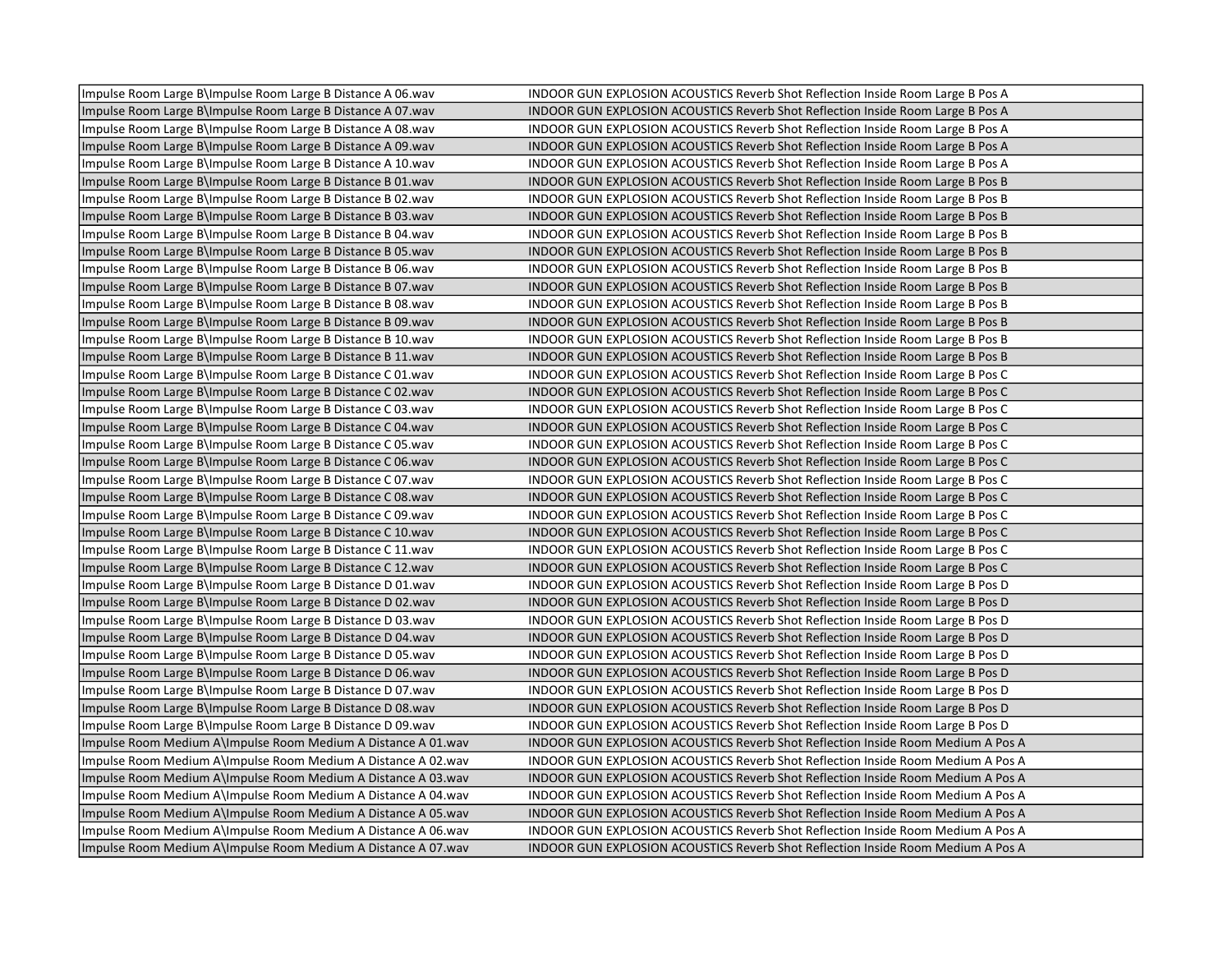| Impulse Room Medium A\Impulse Room Medium A Distance A 08.wav  | INDOOR GUN EXPLOSION ACOUSTICS Reverb Shot Reflection Inside Room Medium A Pos A |
|----------------------------------------------------------------|----------------------------------------------------------------------------------|
| Impulse Room Medium A\Impulse Room Medium A Distance A 09.wav  | INDOOR GUN EXPLOSION ACOUSTICS Reverb Shot Reflection Inside Room Medium A Pos A |
| Impulse Room Medium A\Impulse Room Medium A Distance A 10.wav  | INDOOR GUN EXPLOSION ACOUSTICS Reverb Shot Reflection Inside Room Medium A Pos A |
| Impulse Room Medium A\Impulse Room Medium A Distance A 11.wav  | INDOOR GUN EXPLOSION ACOUSTICS Reverb Shot Reflection Inside Room Medium A Pos A |
| Impulse Room Medium A\Impulse Room Medium A Distance A 12. wav | INDOOR GUN EXPLOSION ACOUSTICS Reverb Shot Reflection Inside Room Medium A Pos A |
| Impulse Room Medium A\Impulse Room Medium A Distance B 01.wav  | INDOOR GUN EXPLOSION ACOUSTICS Reverb Shot Reflection Inside Room Medium A Pos B |
| Impulse Room Medium A\Impulse Room Medium A Distance B 02.wav  | INDOOR GUN EXPLOSION ACOUSTICS Reverb Shot Reflection Inside Room Medium A Pos B |
| Impulse Room Medium A\Impulse Room Medium A Distance B 03.wav  | INDOOR GUN EXPLOSION ACOUSTICS Reverb Shot Reflection Inside Room Medium A Pos B |
| Impulse Room Medium A\Impulse Room Medium A Distance B 04.wav  | INDOOR GUN EXPLOSION ACOUSTICS Reverb Shot Reflection Inside Room Medium A Pos B |
| Impulse Room Medium A\Impulse Room Medium A Distance B 05. way | INDOOR GUN EXPLOSION ACOUSTICS Reverb Shot Reflection Inside Room Medium A Pos B |
| Impulse Room Medium A\Impulse Room Medium A Distance B 06.wav  | INDOOR GUN EXPLOSION ACOUSTICS Reverb Shot Reflection Inside Room Medium A Pos B |
| Impulse Room Medium A\Impulse Room Medium A Distance B 07.wav  | INDOOR GUN EXPLOSION ACOUSTICS Reverb Shot Reflection Inside Room Medium A Pos B |
| Impulse Room Medium A\Impulse Room Medium A Distance B 08.wav  | INDOOR GUN EXPLOSION ACOUSTICS Reverb Shot Reflection Inside Room Medium A Pos B |
| Impulse Room Medium A\Impulse Room Medium A Distance B 09.wav  | INDOOR GUN EXPLOSION ACOUSTICS Reverb Shot Reflection Inside Room Medium A Pos B |
| Impulse Room Medium A\Impulse Room Medium A Distance B 10.wav  | INDOOR GUN EXPLOSION ACOUSTICS Reverb Shot Reflection Inside Room Medium A Pos B |
| Impulse Room Medium A\Impulse Room Medium A Distance B 11.wav  | INDOOR GUN EXPLOSION ACOUSTICS Reverb Shot Reflection Inside Room Medium A Pos B |
| Impulse Room Medium A\Impulse Room Medium A Distance B 12.wav  | INDOOR GUN EXPLOSION ACOUSTICS Reverb Shot Reflection Inside Room Medium A Pos B |
| Impulse Room Medium A\Impulse Room Medium A Distance C 01.wav  | INDOOR GUN EXPLOSION ACOUSTICS Reverb Shot Reflection Inside Room Medium A Pos C |
| Impulse Room Medium A\Impulse Room Medium A Distance C 02.wav  | INDOOR GUN EXPLOSION ACOUSTICS Reverb Shot Reflection Inside Room Medium A Pos C |
| Impulse Room Medium A\Impulse Room Medium A Distance C 03.wav  | INDOOR GUN EXPLOSION ACOUSTICS Reverb Shot Reflection Inside Room Medium A Pos C |
| Impulse Room Medium A\Impulse Room Medium A Distance C 04.wav  | INDOOR GUN EXPLOSION ACOUSTICS Reverb Shot Reflection Inside Room Medium A Pos C |
| Impulse Room Medium A\Impulse Room Medium A Distance C 05. way | INDOOR GUN EXPLOSION ACOUSTICS Reverb Shot Reflection Inside Room Medium A Pos C |
| Impulse Room Medium A\Impulse Room Medium A Distance C 06.wav  | INDOOR GUN EXPLOSION ACOUSTICS Reverb Shot Reflection Inside Room Medium A Pos C |
| Impulse Room Medium A\Impulse Room Medium A Distance C07.wav   | INDOOR GUN EXPLOSION ACOUSTICS Reverb Shot Reflection Inside Room Medium A Pos C |
| Impulse Room Medium A\Impulse Room Medium A Distance C 08.wav  | INDOOR GUN EXPLOSION ACOUSTICS Reverb Shot Reflection Inside Room Medium A Pos C |
| Impulse Room Medium A\Impulse Room Medium A Distance C 09.wav  | INDOOR GUN EXPLOSION ACOUSTICS Reverb Shot Reflection Inside Room Medium A Pos C |
| Impulse Room Medium A\Impulse Room Medium A Distance C 10.wav  | INDOOR GUN EXPLOSION ACOUSTICS Reverb Shot Reflection Inside Room Medium A Pos C |
| Impulse Room Medium A\Impulse Room Medium A Distance C 11.wav  | INDOOR GUN EXPLOSION ACOUSTICS Reverb Shot Reflection Inside Room Medium A Pos C |
| Impulse Room Medium A\Impulse Room Medium A Distance D 01.wav  | INDOOR GUN EXPLOSION ACOUSTICS Reverb Shot Reflection Inside Room Medium A Pos D |
| Impulse Room Medium A\Impulse Room Medium A Distance D 02.wav  | INDOOR GUN EXPLOSION ACOUSTICS Reverb Shot Reflection Inside Room Medium A Pos D |
| Impulse Room Medium A\Impulse Room Medium A Distance D 03.wav  | INDOOR GUN EXPLOSION ACOUSTICS Reverb Shot Reflection Inside Room Medium A Pos D |
| Impulse Room Medium A\Impulse Room Medium A Distance D 04.wav  | INDOOR GUN EXPLOSION ACOUSTICS Reverb Shot Reflection Inside Room Medium A Pos D |
| Impulse Room Medium A\Impulse Room Medium A Distance D 05.wav  | INDOOR GUN EXPLOSION ACOUSTICS Reverb Shot Reflection Inside Room Medium A Pos D |
| Impulse Room Medium A\Impulse Room Medium A Distance D 06.wav  | INDOOR GUN EXPLOSION ACOUSTICS Reverb Shot Reflection Inside Room Medium A Pos D |
| Impulse Room Medium A lmpulse Room Medium A Distance D 07. wav | INDOOR GUN EXPLOSION ACOUSTICS Reverb Shot Reflection Inside Room Medium A Pos D |
| Impulse Room Medium A\Impulse Room Medium A Distance D 08.wav  | INDOOR GUN EXPLOSION ACOUSTICS Reverb Shot Reflection Inside Room Medium A Pos D |
| Impulse Room Medium A\Impulse Room Medium A Distance D 09.wav  | INDOOR GUN EXPLOSION ACOUSTICS Reverb Shot Reflection Inside Room Medium A Pos D |
| Impulse Room Medium A\Impulse Room Medium A Distance D 10.wav  | INDOOR GUN EXPLOSION ACOUSTICS Reverb Shot Reflection Inside Room Medium A Pos D |
| Impulse Room Medium A\Impulse Room Medium A Distance D 11. wav | INDOOR GUN EXPLOSION ACOUSTICS Reverb Shot Reflection Inside Room Medium A Pos D |
| Impulse Room Medium A\Impulse Room Medium A Distance D 12. wav | INDOOR GUN EXPLOSION ACOUSTICS Reverb Shot Reflection Inside Room Medium A Pos D |
| Impulse Room Medium A\Impulse Room Medium A Distance E 01.wav  | INDOOR GUN EXPLOSION ACOUSTICS Reverb Shot Reflection Inside Room Medium A Pos E |
| Impulse Room Medium A\Impulse Room Medium A Distance E 02.wav  | INDOOR GUN EXPLOSION ACOUSTICS Reverb Shot Reflection Inside Room Medium A Pos E |
| Impulse Room Medium A\Impulse Room Medium A Distance E 03.wav  | INDOOR GUN EXPLOSION ACOUSTICS Reverb Shot Reflection Inside Room Medium A Pos E |
| Impulse Room Medium A\Impulse Room Medium A Distance E 04.wav  | INDOOR GUN EXPLOSION ACOUSTICS Reverb Shot Reflection Inside Room Medium A Pos E |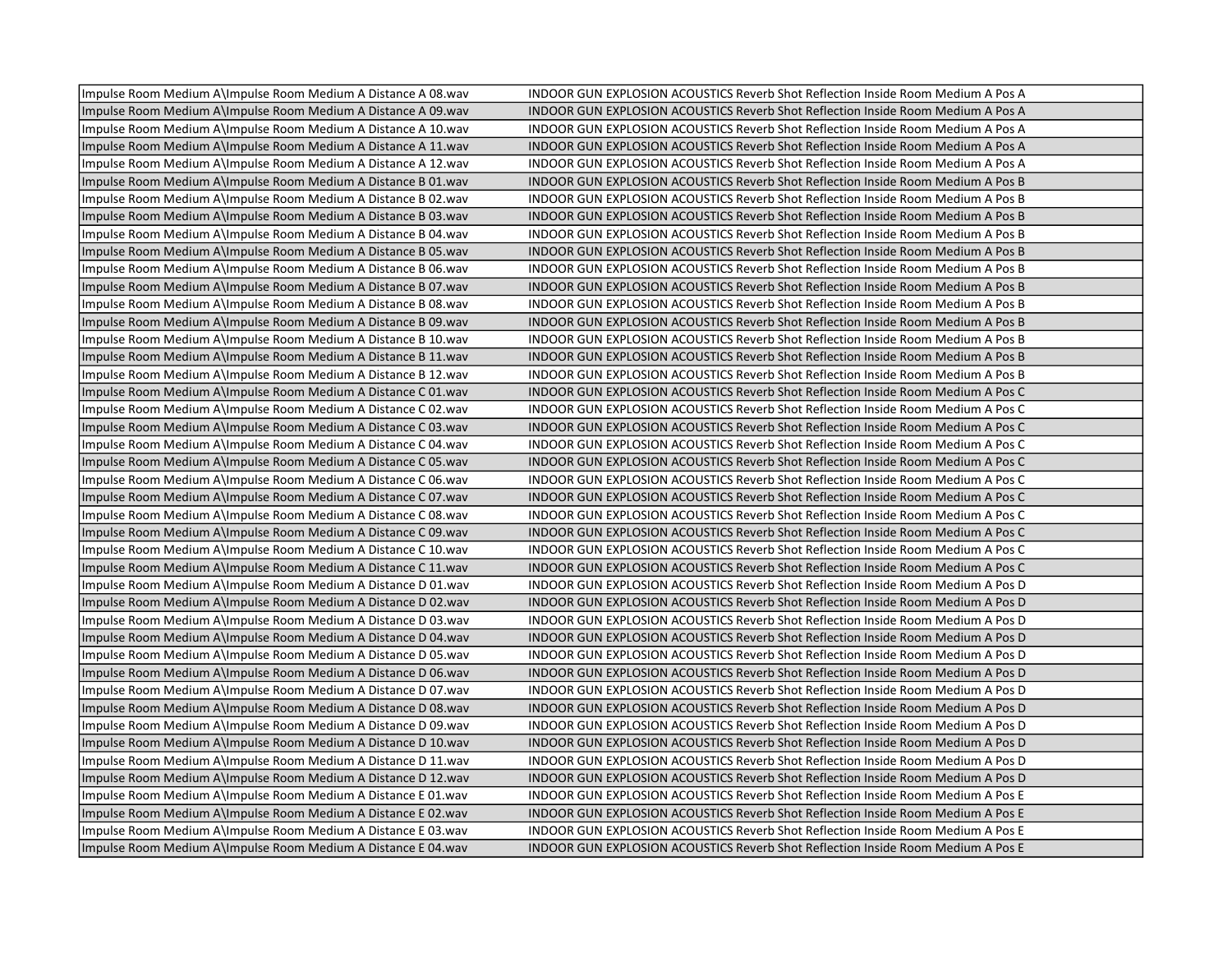| Impulse Room Medium A\Impulse Room Medium A Distance E 05. wav | INDOOR GUN EXPLOSION ACOUSTICS Reverb Shot Reflection Inside Room Medium A Pos E          |
|----------------------------------------------------------------|-------------------------------------------------------------------------------------------|
| Impulse Room Medium A\Impulse Room Medium A Distance E 06.wav  | INDOOR GUN EXPLOSION ACOUSTICS Reverb Shot Reflection Inside Room Medium A Pos E          |
| Impulse Room Medium A\Impulse Room Medium A Distance E 07. wav | INDOOR GUN EXPLOSION ACOUSTICS Reverb Shot Reflection Inside Room Medium A Pos E          |
| Impulse Room Medium A\Impulse Room Medium A Distance E 08.wav  | INDOOR GUN EXPLOSION ACOUSTICS Reverb Shot Reflection Inside Room Medium A Pos E          |
| Impulse Room Medium A\Impulse Room Medium A Distance E 09. wav | INDOOR GUN EXPLOSION ACOUSTICS Reverb Shot Reflection Inside Room Medium A Pos E          |
| Impulse Room Medium A\Impulse Room Medium A Distance E 10.wav  | INDOOR GUN EXPLOSION ACOUSTICS Reverb Shot Reflection Inside Room Medium A Pos E          |
| Impulse Room Medium A\Impulse Room Medium A Distance E 11. wav | INDOOR GUN EXPLOSION ACOUSTICS Reverb Shot Reflection Inside Room Medium A Pos E          |
| Impulse Room Medium A\Impulse Room Medium A Distance E 12. wav | INDOOR GUN EXPLOSION ACOUSTICS Reverb Shot Reflection Inside Room Medium A Pos E          |
| Impulse Room Medium A\Impulse Room Medium A Distance F 01.wav  | INDOOR GUN EXPLOSION ACOUSTICS Reverb Shot Reflection Inside Room Medium A Pos F          |
| Impulse Room Medium A\Impulse Room Medium A Distance F02.wav   | INDOOR GUN EXPLOSION ACOUSTICS Reverb Shot Reflection Inside Room Medium A Pos F          |
| Impulse Room Medium A\Impulse Room Medium A Distance F03.wav   | INDOOR GUN EXPLOSION ACOUSTICS Reverb Shot Reflection Inside Room Medium A Pos F          |
| Impulse Room Medium A\Impulse Room Medium A Distance F 04. wav | INDOOR GUN EXPLOSION ACOUSTICS Reverb Shot Reflection Inside Room Medium A Pos F          |
| Impulse Room Medium A\Impulse Room Medium A Distance F 05. wav | INDOOR GUN EXPLOSION ACOUSTICS Reverb Shot Reflection Inside Room Medium A Pos F          |
| Impulse Room Medium A\Impulse Room Medium A Distance F 06.wav  | INDOOR GUN EXPLOSION ACOUSTICS Reverb Shot Reflection Inside Room Medium A Pos F          |
| Impulse Room Medium A\Impulse Room Medium A Distance F07.wav   | INDOOR GUN EXPLOSION ACOUSTICS Reverb Shot Reflection Inside Room Medium A Pos F          |
| Impulse Room Medium A\Impulse Room Medium A Distance F 08.wav  | INDOOR GUN EXPLOSION ACOUSTICS Reverb Shot Reflection Inside Room Medium A Pos F          |
| Impulse Room Medium A\Impulse Room Medium A Distance F 09.wav  | INDOOR GUN EXPLOSION ACOUSTICS Reverb Shot Reflection Inside Room Medium A Pos F          |
| Impulse Room Medium A\Impulse Room Medium A Distance F 10. wav | INDOOR GUN EXPLOSION ACOUSTICS Reverb Shot Reflection Inside Room Medium A Pos F          |
| Impulse Room Medium B\Impulse Room Medium B Close 01.wav       | <b>INDOOR GUN EXPLOSION ACOUSTICS Reverb Shot Reflection Inside Room Medium B Close</b>   |
| Impulse Room Medium B\Impulse Room Medium B Close 02.wav       | <b>INDOOR GUN EXPLOSION ACOUSTICS Reverb Shot Reflection Inside Room Medium B Close</b>   |
| Impulse Room Medium B\Impulse Room Medium B Close 03.wav       | <b>INDOOR GUN EXPLOSION ACOUSTICS Reverb Shot Reflection Inside Room Medium B Close</b>   |
| Impulse Room Medium B\Impulse Room Medium B Close 04. wav      | <b>INDOOR GUN EXPLOSION ACOUSTICS Reverb Shot Reflection Inside Room Medium B Close</b>   |
| Impulse Room Medium B\Impulse Room Medium B Close 05.wav       | <b>INDOOR GUN EXPLOSION ACOUSTICS Reverb Shot Reflection Inside Room Medium B Close</b>   |
| Impulse Room Medium B\Impulse Room Medium B Close 06.wav       | <b>INDOOR GUN EXPLOSION ACOUSTICS Reverb Shot Reflection Inside Room Medium B Close</b>   |
| Impulse Room Medium B\Impulse Room Medium B Close 07.wav       | INDOOR GUN EXPLOSION ACOUSTICS Reverb Shot Reflection Inside Room Medium B Close          |
| Impulse Room Medium B\Impulse Room Medium B Close 08.wav       | <b>INDOOR GUN EXPLOSION ACOUSTICS Reverb Shot Reflection Inside Room Medium B Close</b>   |
| Impulse Room Medium B\Impulse Room Medium B Close 09.wav       | <b>INDOOR GUN EXPLOSION ACOUSTICS Reverb Shot Reflection Inside Room Medium B Close</b>   |
| Impulse Room Medium B\Impulse Room Medium B Distant 01.wav     | <b>INDOOR GUN EXPLOSION ACOUSTICS Reverb Shot Reflection Inside Room Medium B Distant</b> |
| Impulse Room Medium B\Impulse Room Medium B Distant 02.wav     | INDOOR GUN EXPLOSION ACOUSTICS Reverb Shot Reflection Inside Room Medium B Distant        |
| Impulse Room Medium B\Impulse Room Medium B Distant 03.wav     | <b>INDOOR GUN EXPLOSION ACOUSTICS Reverb Shot Reflection Inside Room Medium B Distant</b> |
| Impulse Room Medium B\Impulse Room Medium B Distant 04.wav     | INDOOR GUN EXPLOSION ACOUSTICS Reverb Shot Reflection Inside Room Medium B Distant        |
| Impulse Room Medium B\Impulse Room Medium B Distant 05. wav    | <b>INDOOR GUN EXPLOSION ACOUSTICS Reverb Shot Reflection Inside Room Medium B Distant</b> |
| Impulse Room Medium B\Impulse Room Medium B Distant 06.wav     | <b>INDOOR GUN EXPLOSION ACOUSTICS Reverb Shot Reflection Inside Room Medium B Distant</b> |
| Impulse Room Medium B\Impulse Room Medium B Distant 07. wav    | <b>INDOOR GUN EXPLOSION ACOUSTICS Reverb Shot Reflection Inside Room Medium B Distant</b> |
| Impulse Room Medium B\Impulse Room Medium B Distant 08.wav     | INDOOR GUN EXPLOSION ACOUSTICS Reverb Shot Reflection Inside Room Medium B Distant        |
| Impulse Room Medium B\Impulse Room Medium B Distant 09.wav     | INDOOR GUN EXPLOSION ACOUSTICS Reverb Shot Reflection Inside Room Medium B Distant        |
| Impulse Room Medium B\Impulse Room Medium B Distant 10. wav    | INDOOR GUN EXPLOSION ACOUSTICS Reverb Shot Reflection Inside Room Medium B Distant        |
| Impulse Room Small A\Impulse Room Small A Close 01.wav         | INDOOR GUN EXPLOSION ACOUSTICS Reverb Shot Reflection Inside Room Small A Close           |
| Impulse Room Small A\Impulse Room Small A Close 02.wav         | INDOOR GUN EXPLOSION ACOUSTICS Reverb Shot Reflection Inside Room Small A Close           |
| Impulse Room Small A\Impulse Room Small A Close 03.wav         | INDOOR GUN EXPLOSION ACOUSTICS Reverb Shot Reflection Inside Room Small A Close           |
| Impulse Room Small A\Impulse Room Small A Close 04.wav         | INDOOR GUN EXPLOSION ACOUSTICS Reverb Shot Reflection Inside Room Small A Close           |
| Impulse Room Small A\Impulse Room Small A Close 05.wav         | INDOOR GUN EXPLOSION ACOUSTICS Reverb Shot Reflection Inside Room Small A Close           |
| Impulse Room Small A\Impulse Room Small A Close 06.wav         | INDOOR GUN EXPLOSION ACOUSTICS Reverb Shot Reflection Inside Room Small A Close           |
| Impulse Room Small A\Impulse Room Small A Close 07.wav         | INDOOR GUN EXPLOSION ACOUSTICS Reverb Shot Reflection Inside Room Small A Close           |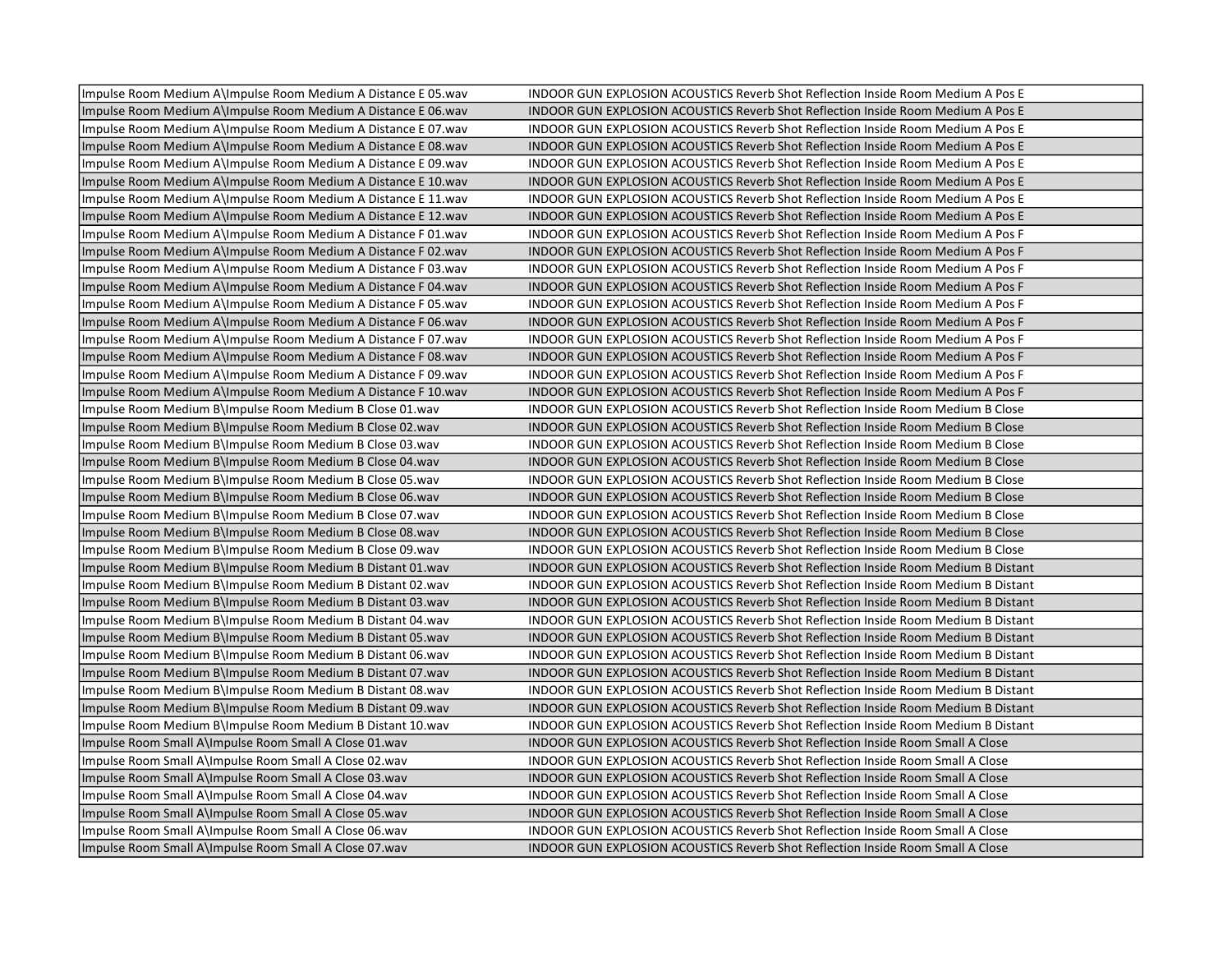| Impulse Room Small A\Impulse Room Small A Close 08.wav   | INDOOR GUN EXPLOSION ACOUSTICS Reverb Shot Reflection Inside Room Small A Close          |
|----------------------------------------------------------|------------------------------------------------------------------------------------------|
| Impulse Room Small A\Impulse Room Small A Close 09.wav   | INDOOR GUN EXPLOSION ACOUSTICS Reverb Shot Reflection Inside Room Small A Close          |
| Impulse Room Small A\Impulse Room Small A Close 10.wav   | INDOOR GUN EXPLOSION ACOUSTICS Reverb Shot Reflection Inside Room Small A Close          |
| Impulse Room Small A\Impulse Room Small A Close 11.wav   | INDOOR GUN EXPLOSION ACOUSTICS Reverb Shot Reflection Inside Room Small A Close          |
| Impulse Room Small A\Impulse Room Small A Close 12.wav   | INDOOR GUN EXPLOSION ACOUSTICS Reverb Shot Reflection Inside Room Small A Close          |
| Impulse Room Small A\Impulse Room Small A Distant 01.wav | INDOOR GUN EXPLOSION ACOUSTICS Reverb Shot Reflection Inside Room Small A Distant        |
| Impulse Room Small A\Impulse Room Small A Distant 02.wav | INDOOR GUN EXPLOSION ACOUSTICS Reverb Shot Reflection Inside Room Small A Distant        |
| Impulse Room Small A\Impulse Room Small A Distant 03.wav | <b>INDOOR GUN EXPLOSION ACOUSTICS Reverb Shot Reflection Inside Room Small A Distant</b> |
| Impulse Room Small A\Impulse Room Small A Distant 04.wav | INDOOR GUN EXPLOSION ACOUSTICS Reverb Shot Reflection Inside Room Small A Distant        |
| Impulse Room Small A\Impulse Room Small A Distant 05.wav | <b>INDOOR GUN EXPLOSION ACOUSTICS Reverb Shot Reflection Inside Room Small A Distant</b> |
| Impulse Room Small A\Impulse Room Small A Distant 06.wav | INDOOR GUN EXPLOSION ACOUSTICS Reverb Shot Reflection Inside Room Small A Distant        |
| Impulse Room Small A\Impulse Room Small A Distant 07.wav | <b>INDOOR GUN EXPLOSION ACOUSTICS Reverb Shot Reflection Inside Room Small A Distant</b> |
| Impulse Room Small A\Impulse Room Small A Distant 08.wav | INDOOR GUN EXPLOSION ACOUSTICS Reverb Shot Reflection Inside Room Small A Distant        |
| Impulse Room Small A\Impulse Room Small A Distant 09.wav | INDOOR GUN EXPLOSION ACOUSTICS Reverb Shot Reflection Inside Room Small A Distant        |
| Impulse Room Small A\Impulse Room Small A Distant 10.wav | INDOOR GUN EXPLOSION ACOUSTICS Reverb Shot Reflection Inside Room Small A Distant        |
| Impulse Room Small A\Impulse Room Small A Distant 11.wav | INDOOR GUN EXPLOSION ACOUSTICS Reverb Shot Reflection Inside Room Small A Distant        |
| Impulse Room Small A\Impulse Room Small A Distant 12.wav | INDOOR GUN EXPLOSION ACOUSTICS Reverb Shot Reflection Inside Room Small A Distant        |
| Impulse Room Small A\Impulse Room Small A Far 01.wav     | INDOOR GUN EXPLOSION ACOUSTICS Reverb Shot Reflection Inside Room Small A Far            |
| Impulse Room Small A\Impulse Room Small A Far 02.wav     | INDOOR GUN EXPLOSION ACOUSTICS Reverb Shot Reflection Inside Room Small A Far            |
| Impulse Room Small A\Impulse Room Small A Far 03.wav     | INDOOR GUN EXPLOSION ACOUSTICS Reverb Shot Reflection Inside Room Small A Far            |
| Impulse Room Small A\Impulse Room Small A Far 04.wav     | INDOOR GUN EXPLOSION ACOUSTICS Reverb Shot Reflection Inside Room Small A Far            |
| Impulse Room Small A\Impulse Room Small A Far 05.wav     | INDOOR GUN EXPLOSION ACOUSTICS Reverb Shot Reflection Inside Room Small A Far            |
| Impulse Room Small A\Impulse Room Small A Far 06.wav     | INDOOR GUN EXPLOSION ACOUSTICS Reverb Shot Reflection Inside Room Small A Far            |
| Impulse Room Small A\Impulse Room Small A Far 07.wav     | INDOOR GUN EXPLOSION ACOUSTICS Reverb Shot Reflection Inside Room Small A Far            |
| Impulse Room Small A\Impulse Room Small A Far 08.wav     | INDOOR GUN EXPLOSION ACOUSTICS Reverb Shot Reflection Inside Room Small A Far            |
| Impulse Room Small A\Impulse Room Small A Far 09.wav     | INDOOR GUN EXPLOSION ACOUSTICS Reverb Shot Reflection Inside Room Small A Far            |
| Impulse Room Small A\Impulse Room Small A Far 10.wav     | INDOOR GUN EXPLOSION ACOUSTICS Reverb Shot Reflection Inside Room Small A Far            |
| Impulse Room Small A\Impulse Room Small A Far 11.wav     | INDOOR GUN EXPLOSION ACOUSTICS Reverb Shot Reflection Inside Room Small A Far            |
| Impulse Room Small B\Impulse Room Small B Close 01.wav   | <b>INDOOR GUN EXPLOSION ACOUSTICS Reverb Shot Reflection Inside Room Small B Close</b>   |
| Impulse Room Small B\Impulse Room Small B Close 02.wav   | <b>INDOOR GUN EXPLOSION ACOUSTICS Reverb Shot Reflection Inside Room Small B Close</b>   |
| Impulse Room Small B\Impulse Room Small B Close 03.wav   | <b>INDOOR GUN EXPLOSION ACOUSTICS Reverb Shot Reflection Inside Room Small B Close</b>   |
| Impulse Room Small B\Impulse Room Small B Close 04.wav   | INDOOR GUN EXPLOSION ACOUSTICS Reverb Shot Reflection Inside Room Small B Close          |
| Impulse Room Small B\Impulse Room Small B Close 05.wav   | INDOOR GUN EXPLOSION ACOUSTICS Reverb Shot Reflection Inside Room Small B Close          |
| Impulse Room Small B\Impulse Room Small B Close 06.wav   | INDOOR GUN EXPLOSION ACOUSTICS Reverb Shot Reflection Inside Room Small B Close          |
| Impulse Room Small B\Impulse Room Small B Close 07.wav   | INDOOR GUN EXPLOSION ACOUSTICS Reverb Shot Reflection Inside Room Small B Close          |
| Impulse Room Small B\Impulse Room Small B Close 08.wav   | INDOOR GUN EXPLOSION ACOUSTICS Reverb Shot Reflection Inside Room Small B Close          |
| Impulse Room Small B\Impulse Room Small B Close 09.wav   | <b>INDOOR GUN EXPLOSION ACOUSTICS Reverb Shot Reflection Inside Room Small B Close</b>   |
| Impulse Room Small B\Impulse Room Small B Close 10.wav   | INDOOR GUN EXPLOSION ACOUSTICS Reverb Shot Reflection Inside Room Small B Close          |
| Impulse Room Small B\Impulse Room Small B Distant 01.wav | <b>INDOOR GUN EXPLOSION ACOUSTICS Reverb Shot Reflection Inside Room Small B Distant</b> |
| Impulse Room Small B\Impulse Room Small B Distant 02.wav | <b>INDOOR GUN EXPLOSION ACOUSTICS Reverb Shot Reflection Inside Room Small B Distant</b> |
| Impulse Room Small B\Impulse Room Small B Distant 03.wav | INDOOR GUN EXPLOSION ACOUSTICS Reverb Shot Reflection Inside Room Small B Distant        |
| Impulse Room Small B\Impulse Room Small B Distant 04.wav | INDOOR GUN EXPLOSION ACOUSTICS Reverb Shot Reflection Inside Room Small B Distant        |
| Impulse Room Small B\Impulse Room Small B Distant 05.wav | <b>INDOOR GUN EXPLOSION ACOUSTICS Reverb Shot Reflection Inside Room Small B Distant</b> |
| Impulse Room Small B\Impulse Room Small B Distant 06.wav | <b>INDOOR GUN EXPLOSION ACOUSTICS Reverb Shot Reflection Inside Room Small B Distant</b> |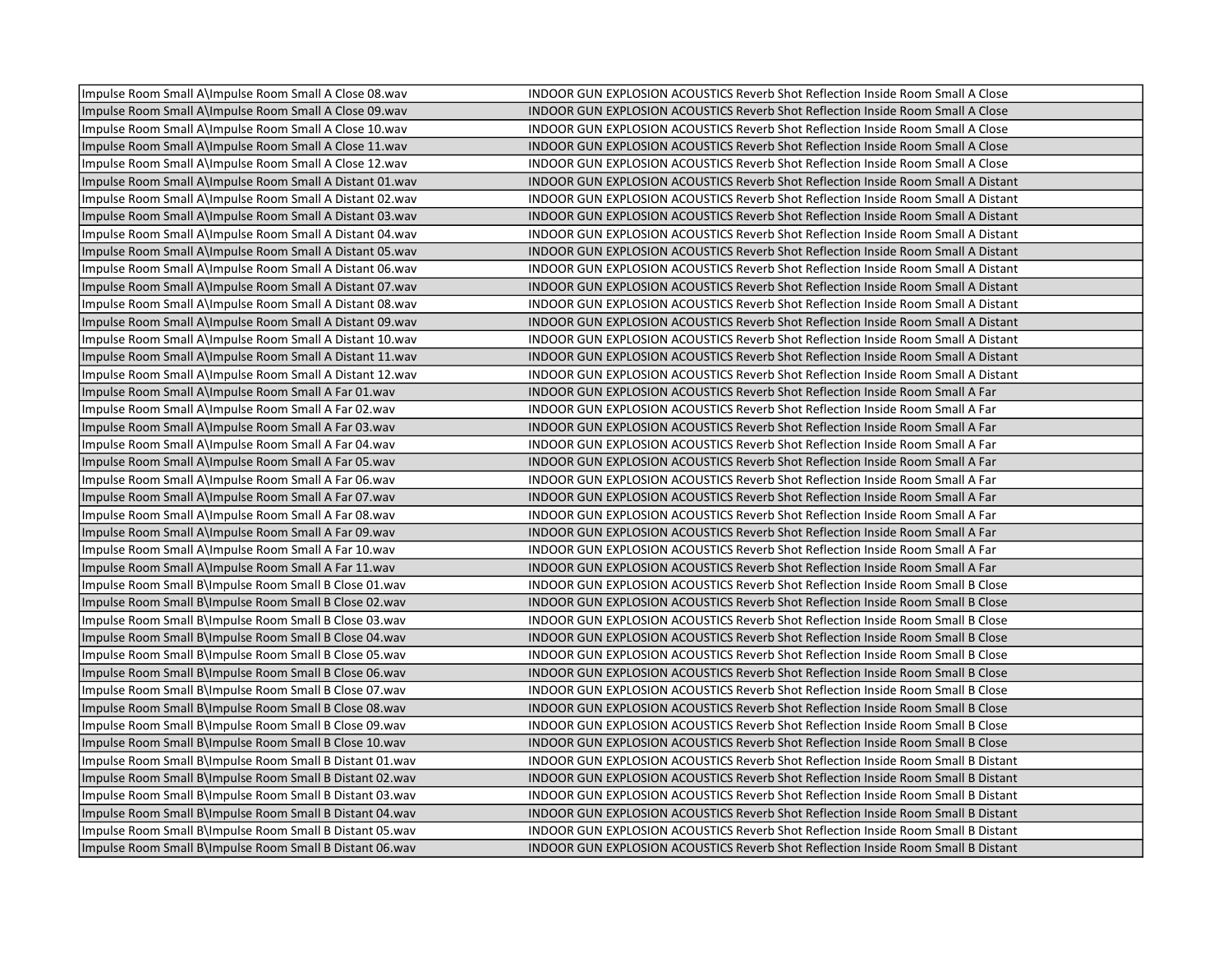| Impulse Room Small B\Impulse Room Small B Distant 07.wav  | INDOOR GUN EXPLOSION ACOUSTICS Reverb Shot Reflection Inside Room Small B Distant        |
|-----------------------------------------------------------|------------------------------------------------------------------------------------------|
| Impulse Room Small B\Impulse Room Small B Distant 08.wav  | <b>INDOOR GUN EXPLOSION ACOUSTICS Reverb Shot Reflection Inside Room Small B Distant</b> |
| Impulse Room Small B\Impulse Room Small B Distant 09.wav  | <b>INDOOR GUN EXPLOSION ACOUSTICS Reverb Shot Reflection Inside Room Small B Distant</b> |
| Impulse Room Small B\Impulse Room Small B Far 01.wav      | INDOOR GUN EXPLOSION ACOUSTICS Reverb Shot Reflection Inside Room Small B Far            |
| Impulse Room Small B\Impulse Room Small B Far 02.wav      | INDOOR GUN EXPLOSION ACOUSTICS Reverb Shot Reflection Inside Room Small B Far            |
| Impulse Room Small B\Impulse Room Small B Far 03.wav      | INDOOR GUN EXPLOSION ACOUSTICS Reverb Shot Reflection Inside Room Small B Far            |
| Impulse Room Small B\Impulse Room Small B Far 04.wav      | INDOOR GUN EXPLOSION ACOUSTICS Reverb Shot Reflection Inside Room Small B Far            |
| Impulse Room Small B\Impulse Room Small B Far 05.wav      | INDOOR GUN EXPLOSION ACOUSTICS Reverb Shot Reflection Inside Room Small B Far            |
| Impulse Room Small B\Impulse Room Small B Far 06.wav      | INDOOR GUN EXPLOSION ACOUSTICS Reverb Shot Reflection Inside Room Small B Far            |
| Impulse Room Small B\Impulse Room Small B Far 07.wav      | INDOOR GUN EXPLOSION ACOUSTICS Reverb Shot Reflection Inside Room Small B Far            |
| Impulse Room Small B\Impulse Room Small B Far 08.wav      | INDOOR GUN EXPLOSION ACOUSTICS Reverb Shot Reflection Inside Room Small B Far            |
| Impulse Room Small B\Impulse Room Small B Far 09.wav      | INDOOR GUN EXPLOSION ACOUSTICS Reverb Shot Reflection Inside Room Small B Far            |
| Impulse Room Small B\Impulse Room Small B Far 10.wav      | INDOOR GUN EXPLOSION ACOUSTICS Reverb Shot Reflection Inside Room Small B Far            |
| Impulse Room Small B\Impulse Room Small B Far 11.wav      | INDOOR GUN EXPLOSION ACOUSTICS Reverb Shot Reflection Inside Room Small B Far            |
| Impulse Stairwell A\Impulse Stairwell A Distance A 01.wav | INDOOR GUN EXPLOSION ACOUSTICS Reverb Shot Reflection Inside Stairwell A Pos A           |
| Impulse Stairwell A\Impulse Stairwell A Distance A 02.wav | INDOOR GUN EXPLOSION ACOUSTICS Reverb Shot Reflection Inside Stairwell A Pos A           |
| Impulse Stairwell A\Impulse Stairwell A Distance A 03.wav | INDOOR GUN EXPLOSION ACOUSTICS Reverb Shot Reflection Inside Stairwell A Pos A           |
| Impulse Stairwell A\Impulse Stairwell A Distance A 04.wav | INDOOR GUN EXPLOSION ACOUSTICS Reverb Shot Reflection Inside Stairwell A Pos A           |
| Impulse Stairwell A\Impulse Stairwell A Distance A 05.wav | INDOOR GUN EXPLOSION ACOUSTICS Reverb Shot Reflection Inside Stairwell A Pos A           |
| Impulse Stairwell A\Impulse Stairwell A Distance A 06.wav | INDOOR GUN EXPLOSION ACOUSTICS Reverb Shot Reflection Inside Stairwell A Pos A           |
| Impulse Stairwell A\Impulse Stairwell A Distance A 07.wav | INDOOR GUN EXPLOSION ACOUSTICS Reverb Shot Reflection Inside Stairwell A Pos A           |
| Impulse Stairwell A\Impulse Stairwell A Distance A 08.wav | INDOOR GUN EXPLOSION ACOUSTICS Reverb Shot Reflection Inside Stairwell A Pos A           |
| Impulse Stairwell A\Impulse Stairwell A Distance A 09.wav | INDOOR GUN EXPLOSION ACOUSTICS Reverb Shot Reflection Inside Stairwell A Pos A           |
| Impulse Stairwell A\Impulse Stairwell A Distance A 10.wav | INDOOR GUN EXPLOSION ACOUSTICS Reverb Shot Reflection Inside Stairwell A Pos A           |
| Impulse Stairwell A\Impulse Stairwell A Distance A 11.wav | INDOOR GUN EXPLOSION ACOUSTICS Reverb Shot Reflection Inside Stairwell A Pos A           |
| Impulse Stairwell A\Impulse Stairwell A Distance B 01.wav | INDOOR GUN EXPLOSION ACOUSTICS Reverb Shot Reflection Inside Stairwell A Pos B           |
| Impulse Stairwell A\Impulse Stairwell A Distance B 02.wav | INDOOR GUN EXPLOSION ACOUSTICS Reverb Shot Reflection Inside Stairwell A Pos B           |
| Impulse Stairwell A\Impulse Stairwell A Distance B 03.wav | INDOOR GUN EXPLOSION ACOUSTICS Reverb Shot Reflection Inside Stairwell A Pos B           |
| Impulse Stairwell A\Impulse Stairwell A Distance B 04.wav | INDOOR GUN EXPLOSION ACOUSTICS Reverb Shot Reflection Inside Stairwell A Pos B           |
| Impulse Stairwell A\Impulse Stairwell A Distance B 05.wav | INDOOR GUN EXPLOSION ACOUSTICS Reverb Shot Reflection Inside Stairwell A Pos B           |
| Impulse Stairwell A\Impulse Stairwell A Distance B 06.wav | INDOOR GUN EXPLOSION ACOUSTICS Reverb Shot Reflection Inside Stairwell A Pos B           |
| Impulse Stairwell A\Impulse Stairwell A Distance B 07.wav | INDOOR GUN EXPLOSION ACOUSTICS Reverb Shot Reflection Inside Stairwell A Pos B           |
| Impulse Stairwell A\Impulse Stairwell A Distance B 08.wav | INDOOR GUN EXPLOSION ACOUSTICS Reverb Shot Reflection Inside Stairwell A Pos B           |
| Impulse Stairwell A\Impulse Stairwell A Distance B 09.wav | INDOOR GUN EXPLOSION ACOUSTICS Reverb Shot Reflection Inside Stairwell A Pos B           |
| Impulse Stairwell A\Impulse Stairwell A Distance B 10.wav | INDOOR GUN EXPLOSION ACOUSTICS Reverb Shot Reflection Inside Stairwell A Pos B           |
| Impulse Stairwell A\Impulse Stairwell A Distance C 01.wav | INDOOR GUN EXPLOSION ACOUSTICS Reverb Shot Reflection Inside Stairwell A Pos C           |
| Impulse Stairwell A\Impulse Stairwell A Distance C 02.wav | INDOOR GUN EXPLOSION ACOUSTICS Reverb Shot Reflection Inside Stairwell A Pos C           |
| Impulse Stairwell A\Impulse Stairwell A Distance C 03.wav | INDOOR GUN EXPLOSION ACOUSTICS Reverb Shot Reflection Inside Stairwell A Pos C           |
| Impulse Stairwell A\Impulse Stairwell A Distance C 04.wav | INDOOR GUN EXPLOSION ACOUSTICS Reverb Shot Reflection Inside Stairwell A Pos C           |
| Impulse Stairwell A\Impulse Stairwell A Distance C 05.wav | INDOOR GUN EXPLOSION ACOUSTICS Reverb Shot Reflection Inside Stairwell A Pos C           |
| Impulse Stairwell A\Impulse Stairwell A Distance C 06.wav | INDOOR GUN EXPLOSION ACOUSTICS Reverb Shot Reflection Inside Stairwell A Pos C           |
| Impulse Stairwell A\Impulse Stairwell A Distance C 07.wav | INDOOR GUN EXPLOSION ACOUSTICS Reverb Shot Reflection Inside Stairwell A Pos C           |
| Impulse Stairwell A\Impulse Stairwell A Distance C 08.wav | INDOOR GUN EXPLOSION ACOUSTICS Reverb Shot Reflection Inside Stairwell A Pos C           |
| Impulse Stairwell A\Impulse Stairwell A Distance D 01.wav | INDOOR GUN EXPLOSION ACOUSTICS Reverb Shot Reflection Inside Stairwell A Pos D           |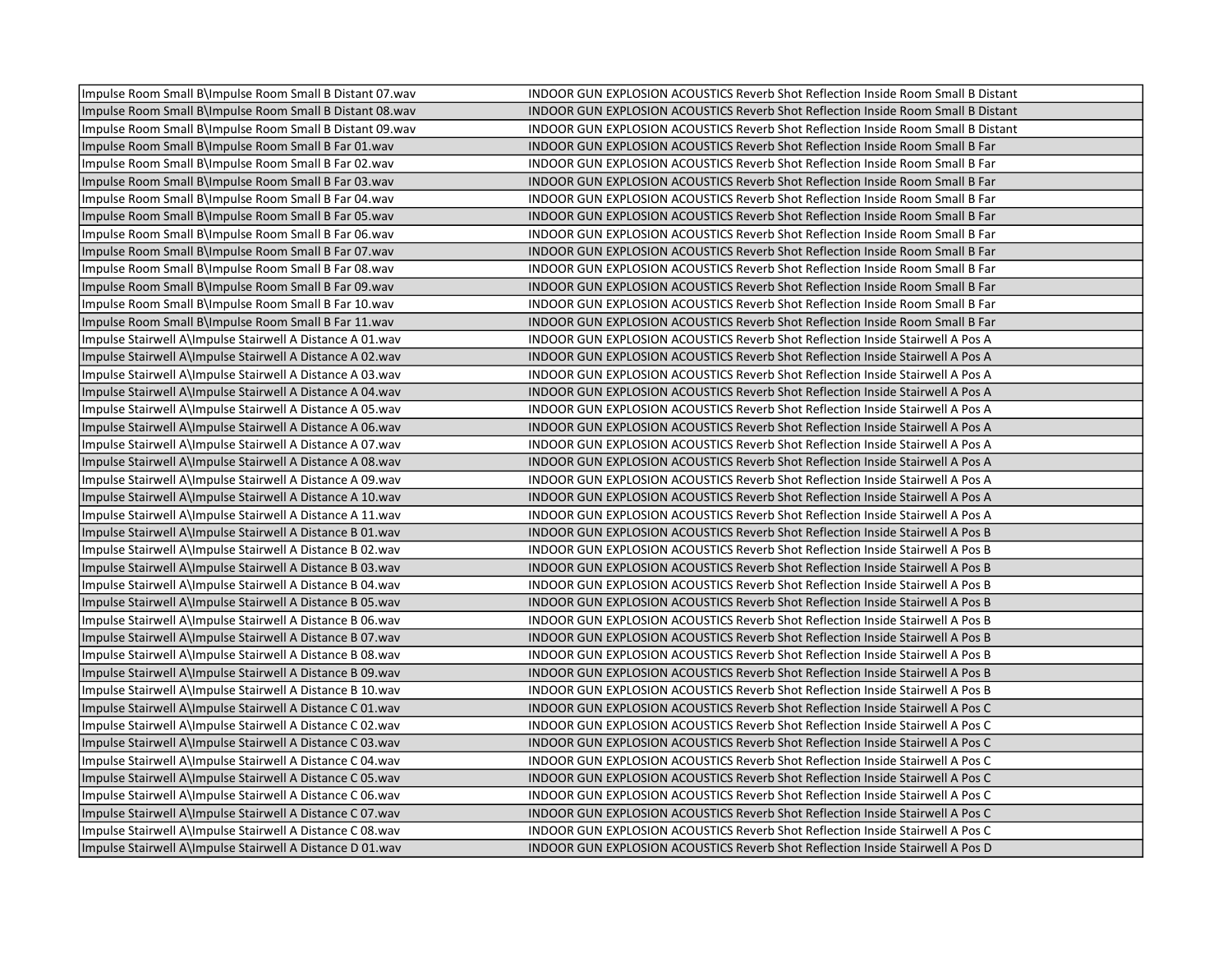| Impulse Stairwell A\Impulse Stairwell A Distance D 02.wav | INDOOR GUN EXPLOSION ACOUSTICS Reverb Shot Reflection Inside Stairwell A Pos D        |
|-----------------------------------------------------------|---------------------------------------------------------------------------------------|
| Impulse Stairwell A\Impulse Stairwell A Distance D 03.wav | INDOOR GUN EXPLOSION ACOUSTICS Reverb Shot Reflection Inside Stairwell A Pos D        |
| Impulse Stairwell A\Impulse Stairwell A Distance D 04.wav | INDOOR GUN EXPLOSION ACOUSTICS Reverb Shot Reflection Inside Stairwell A Pos D        |
| Impulse Stairwell A\Impulse Stairwell A Distance D 05.wav | INDOOR GUN EXPLOSION ACOUSTICS Reverb Shot Reflection Inside Stairwell A Pos D        |
| Impulse Stairwell A\Impulse Stairwell A Distance D 06.wav | INDOOR GUN EXPLOSION ACOUSTICS Reverb Shot Reflection Inside Stairwell A Pos D        |
| Impulse Stairwell A\Impulse Stairwell A Distance D 07.wav | INDOOR GUN EXPLOSION ACOUSTICS Reverb Shot Reflection Inside Stairwell A Pos D        |
| Impulse Stairwell A\Impulse Stairwell A Distance D 08.wav | INDOOR GUN EXPLOSION ACOUSTICS Reverb Shot Reflection Inside Stairwell A Pos D        |
| Impulse Stairwell A\Impulse Stairwell A Distance D 09.wav | INDOOR GUN EXPLOSION ACOUSTICS Reverb Shot Reflection Inside Stairwell A Pos D        |
| Impulse Stairwell A\Impulse Stairwell A Distance D 10.wav | INDOOR GUN EXPLOSION ACOUSTICS Reverb Shot Reflection Inside Stairwell A Pos D        |
| Impulse Stairwell A\Impulse Stairwell A Distance D 11.wav | INDOOR GUN EXPLOSION ACOUSTICS Reverb Shot Reflection Inside Stairwell A Pos D        |
| Impulse Stairwell A\Impulse Stairwell A Distance E 01.wav | INDOOR GUN EXPLOSION ACOUSTICS Reverb Shot Reflection Inside Stairwell A Pos E        |
| Impulse Stairwell A\Impulse Stairwell A Distance E 02.wav | INDOOR GUN EXPLOSION ACOUSTICS Reverb Shot Reflection Inside Stairwell A Pos E        |
| Impulse Stairwell A\Impulse Stairwell A Distance E 03.wav | INDOOR GUN EXPLOSION ACOUSTICS Reverb Shot Reflection Inside Stairwell A Pos E        |
| Impulse Stairwell A\Impulse Stairwell A Distance E 04.wav | INDOOR GUN EXPLOSION ACOUSTICS Reverb Shot Reflection Inside Stairwell A Pos E        |
| Impulse Stairwell A\Impulse Stairwell A Distance E 05.wav | INDOOR GUN EXPLOSION ACOUSTICS Reverb Shot Reflection Inside Stairwell A Pos E        |
| Impulse Stairwell A\Impulse Stairwell A Distance E 06.wav | INDOOR GUN EXPLOSION ACOUSTICS Reverb Shot Reflection Inside Stairwell A Pos E        |
| Impulse Stairwell A\Impulse Stairwell A Distance E 07.wav | INDOOR GUN EXPLOSION ACOUSTICS Reverb Shot Reflection Inside Stairwell A Pos E        |
| Impulse Stairwell A\Impulse Stairwell A Distance E 08.wav | INDOOR GUN EXPLOSION ACOUSTICS Reverb Shot Reflection Inside Stairwell A Pos E        |
| Impulse Stairwell A\Impulse Stairwell A Distance E 09.wav | INDOOR GUN EXPLOSION ACOUSTICS Reverb Shot Reflection Inside Stairwell A Pos E        |
| Impulse Stairwell A\Impulse Stairwell A Distance E 10.wav | INDOOR GUN EXPLOSION ACOUSTICS Reverb Shot Reflection Inside Stairwell A Pos E        |
| Impulse Stairwell A\Impulse Stairwell A Distance F 01.wav | INDOOR GUN EXPLOSION ACOUSTICS Reverb Shot Reflection Inside Stairwell A Pos F        |
| Impulse Stairwell A\Impulse Stairwell A Distance F 02.wav | <b>INDOOR GUN EXPLOSION ACOUSTICS Reverb Shot Reflection Inside Stairwell A Pos F</b> |
| Impulse Stairwell A\Impulse Stairwell A Distance F 03.wav | INDOOR GUN EXPLOSION ACOUSTICS Reverb Shot Reflection Inside Stairwell A Pos F        |
| Impulse Stairwell A\Impulse Stairwell A Distance F 04.wav | INDOOR GUN EXPLOSION ACOUSTICS Reverb Shot Reflection Inside Stairwell A Pos F        |
| Impulse Stairwell A\Impulse Stairwell A Distance F 05.wav | INDOOR GUN EXPLOSION ACOUSTICS Reverb Shot Reflection Inside Stairwell A Pos F        |
| Impulse Stairwell A\Impulse Stairwell A Distance F 06.wav | INDOOR GUN EXPLOSION ACOUSTICS Reverb Shot Reflection Inside Stairwell A Pos F        |
| Impulse Stairwell A\Impulse Stairwell A Distance F 07.wav | INDOOR GUN EXPLOSION ACOUSTICS Reverb Shot Reflection Inside Stairwell A Pos F        |
| Impulse Stairwell A\Impulse Stairwell A Distance F 08.wav | INDOOR GUN EXPLOSION ACOUSTICS Reverb Shot Reflection Inside Stairwell A Pos F        |
| Impulse Stairwell B\Impulse Stairwell B Distance A 01.wav | INDOOR GUN EXPLOSION ACOUSTICS Reverb Shot Reflection Inside Stairwell B Pos A        |
| Impulse Stairwell B\Impulse Stairwell B Distance A 02.wav | INDOOR GUN EXPLOSION ACOUSTICS Reverb Shot Reflection Inside Stairwell B Pos A        |
| Impulse Stairwell B\Impulse Stairwell B Distance A 03.wav | INDOOR GUN EXPLOSION ACOUSTICS Reverb Shot Reflection Inside Stairwell B Pos A        |
| Impulse Stairwell B\Impulse Stairwell B Distance A 04.wav | INDOOR GUN EXPLOSION ACOUSTICS Reverb Shot Reflection Inside Stairwell B Pos A        |
| Impulse Stairwell B\Impulse Stairwell B Distance A 05.wav | INDOOR GUN EXPLOSION ACOUSTICS Reverb Shot Reflection Inside Stairwell B Pos A        |
| Impulse Stairwell B\Impulse Stairwell B Distance A 06.wav | INDOOR GUN EXPLOSION ACOUSTICS Reverb Shot Reflection Inside Stairwell B Pos A        |
| Impulse Stairwell B\Impulse Stairwell B Distance A 07.wav | INDOOR GUN EXPLOSION ACOUSTICS Reverb Shot Reflection Inside Stairwell B Pos A        |
| Impulse Stairwell B\Impulse Stairwell B Distance A 08.wav | INDOOR GUN EXPLOSION ACOUSTICS Reverb Shot Reflection Inside Stairwell B Pos A        |
| Impulse Stairwell B\Impulse Stairwell B Distance A 09.wav | INDOOR GUN EXPLOSION ACOUSTICS Reverb Shot Reflection Inside Stairwell B Pos A        |
| Impulse Stairwell B\Impulse Stairwell B Distance A 10.wav | INDOOR GUN EXPLOSION ACOUSTICS Reverb Shot Reflection Inside Stairwell B Pos A        |
| Impulse Stairwell B\Impulse Stairwell B Distance A 11.wav | INDOOR GUN EXPLOSION ACOUSTICS Reverb Shot Reflection Inside Stairwell B Pos A        |
| Impulse Stairwell B\Impulse Stairwell B Distance A 12.wav | INDOOR GUN EXPLOSION ACOUSTICS Reverb Shot Reflection Inside Stairwell B Pos A        |
| Impulse Stairwell B\Impulse Stairwell B Distance B 01.wav | INDOOR GUN EXPLOSION ACOUSTICS Reverb Shot Reflection Inside Stairwell B Pos B        |
| Impulse Stairwell B\Impulse Stairwell B Distance B 02.wav | INDOOR GUN EXPLOSION ACOUSTICS Reverb Shot Reflection Inside Stairwell B Pos B        |
| Impulse Stairwell B\Impulse Stairwell B Distance B 03.wav | INDOOR GUN EXPLOSION ACOUSTICS Reverb Shot Reflection Inside Stairwell B Pos B        |
| Impulse Stairwell B\Impulse Stairwell B Distance B 04.wav | INDOOR GUN EXPLOSION ACOUSTICS Reverb Shot Reflection Inside Stairwell B Pos B        |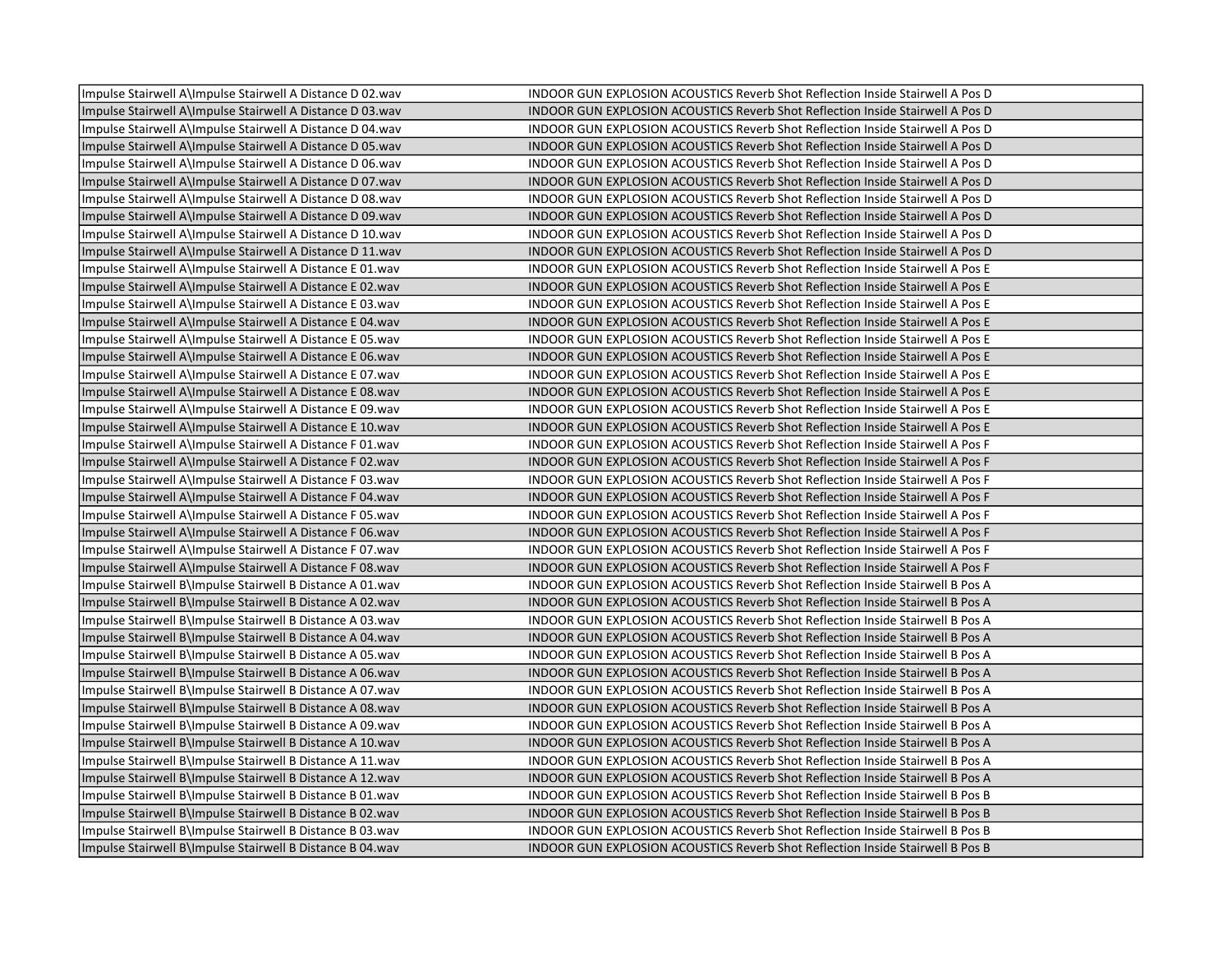| Impulse Stairwell B\Impulse Stairwell B Distance B 05.wav | INDOOR GUN EXPLOSION ACOUSTICS Reverb Shot Reflection Inside Stairwell B Pos B        |
|-----------------------------------------------------------|---------------------------------------------------------------------------------------|
| Impulse Stairwell B\Impulse Stairwell B Distance B 06.wav | INDOOR GUN EXPLOSION ACOUSTICS Reverb Shot Reflection Inside Stairwell B Pos B        |
| Impulse Stairwell B\Impulse Stairwell B Distance B 07.wav | INDOOR GUN EXPLOSION ACOUSTICS Reverb Shot Reflection Inside Stairwell B Pos B        |
| Impulse Stairwell B\Impulse Stairwell B Distance B 08.wav | INDOOR GUN EXPLOSION ACOUSTICS Reverb Shot Reflection Inside Stairwell B Pos B        |
| Impulse Stairwell B\Impulse Stairwell B Distance B 09.wav | INDOOR GUN EXPLOSION ACOUSTICS Reverb Shot Reflection Inside Stairwell B Pos B        |
| Impulse Stairwell B\Impulse Stairwell B Distance B 10.wav | INDOOR GUN EXPLOSION ACOUSTICS Reverb Shot Reflection Inside Stairwell B Pos B        |
| Impulse Stairwell B\Impulse Stairwell B Distance B 11.wav | INDOOR GUN EXPLOSION ACOUSTICS Reverb Shot Reflection Inside Stairwell B Pos B        |
| Impulse Stairwell B\Impulse Stairwell B Distance B 12.wav | INDOOR GUN EXPLOSION ACOUSTICS Reverb Shot Reflection Inside Stairwell B Pos B        |
| Impulse Stairwell B\Impulse Stairwell B Distance C 01.wav | INDOOR GUN EXPLOSION ACOUSTICS Reverb Shot Reflection Inside Stairwell B Pos C        |
| Impulse Stairwell B\Impulse Stairwell B Distance C 02.wav | INDOOR GUN EXPLOSION ACOUSTICS Reverb Shot Reflection Inside Stairwell B Pos C        |
| Impulse Stairwell B\Impulse Stairwell B Distance C 03.wav | INDOOR GUN EXPLOSION ACOUSTICS Reverb Shot Reflection Inside Stairwell B Pos C        |
| Impulse Stairwell B\Impulse Stairwell B Distance C 04.wav | INDOOR GUN EXPLOSION ACOUSTICS Reverb Shot Reflection Inside Stairwell B Pos C        |
| Impulse Stairwell B\Impulse Stairwell B Distance C 05.wav | INDOOR GUN EXPLOSION ACOUSTICS Reverb Shot Reflection Inside Stairwell B Pos C        |
| Impulse Stairwell B\Impulse Stairwell B Distance C 06.wav | INDOOR GUN EXPLOSION ACOUSTICS Reverb Shot Reflection Inside Stairwell B Pos C        |
| Impulse Stairwell B\Impulse Stairwell B Distance C 07.wav | INDOOR GUN EXPLOSION ACOUSTICS Reverb Shot Reflection Inside Stairwell B Pos C        |
| Impulse Stairwell B\Impulse Stairwell B Distance C 08.wav | INDOOR GUN EXPLOSION ACOUSTICS Reverb Shot Reflection Inside Stairwell B Pos C        |
| Impulse Stairwell B\Impulse Stairwell B Distance C 09.wav | INDOOR GUN EXPLOSION ACOUSTICS Reverb Shot Reflection Inside Stairwell B Pos C        |
| Impulse Stairwell B\Impulse Stairwell B Distance C 10.wav | INDOOR GUN EXPLOSION ACOUSTICS Reverb Shot Reflection Inside Stairwell B Pos C        |
| Impulse Stairwell B\Impulse Stairwell B Distance C 11.wav | INDOOR GUN EXPLOSION ACOUSTICS Reverb Shot Reflection Inside Stairwell B Pos C        |
| Impulse Stairwell B\Impulse Stairwell B Distance D 01.wav | INDOOR GUN EXPLOSION ACOUSTICS Reverb Shot Reflection Inside Stairwell B Pos D        |
| Impulse Stairwell B\Impulse Stairwell B Distance D 02.wav | INDOOR GUN EXPLOSION ACOUSTICS Reverb Shot Reflection Inside Stairwell B Pos D        |
| Impulse Stairwell B\Impulse Stairwell B Distance D 03.wav | INDOOR GUN EXPLOSION ACOUSTICS Reverb Shot Reflection Inside Stairwell B Pos D        |
| Impulse Stairwell B\Impulse Stairwell B Distance D 04.wav | INDOOR GUN EXPLOSION ACOUSTICS Reverb Shot Reflection Inside Stairwell B Pos D        |
| Impulse Stairwell B\Impulse Stairwell B Distance D 05.wav | INDOOR GUN EXPLOSION ACOUSTICS Reverb Shot Reflection Inside Stairwell B Pos D        |
| Impulse Stairwell B\Impulse Stairwell B Distance D 06.wav | INDOOR GUN EXPLOSION ACOUSTICS Reverb Shot Reflection Inside Stairwell B Pos D        |
| Impulse Stairwell B\Impulse Stairwell B Distance D 07.wav | INDOOR GUN EXPLOSION ACOUSTICS Reverb Shot Reflection Inside Stairwell B Pos D        |
| Impulse Stairwell B\Impulse Stairwell B Distance D 08.wav | INDOOR GUN EXPLOSION ACOUSTICS Reverb Shot Reflection Inside Stairwell B Pos D        |
| Impulse Stairwell B\Impulse Stairwell B Distance D 09.wav | INDOOR GUN EXPLOSION ACOUSTICS Reverb Shot Reflection Inside Stairwell B Pos D        |
| Impulse Stairwell B\Impulse Stairwell B Distance D 10.wav | INDOOR GUN EXPLOSION ACOUSTICS Reverb Shot Reflection Inside Stairwell B Pos D        |
| Impulse Stairwell B\Impulse Stairwell B Distance D 11.wav | INDOOR GUN EXPLOSION ACOUSTICS Reverb Shot Reflection Inside Stairwell B Pos D        |
| Impulse Stairwell B\Impulse Stairwell B Distance E 01.wav | INDOOR GUN EXPLOSION ACOUSTICS Reverb Shot Reflection Inside Stairwell B Pos E        |
| Impulse Stairwell B\Impulse Stairwell B Distance E 02.wav | INDOOR GUN EXPLOSION ACOUSTICS Reverb Shot Reflection Inside Stairwell B Pos E        |
| Impulse Stairwell B\Impulse Stairwell B Distance E 03.wav | INDOOR GUN EXPLOSION ACOUSTICS Reverb Shot Reflection Inside Stairwell B Pos E        |
| Impulse Stairwell B\Impulse Stairwell B Distance E 04.wav | INDOOR GUN EXPLOSION ACOUSTICS Reverb Shot Reflection Inside Stairwell B Pos E        |
| Impulse Stairwell B\Impulse Stairwell B Distance E 05.wav | INDOOR GUN EXPLOSION ACOUSTICS Reverb Shot Reflection Inside Stairwell B Pos E        |
| Impulse Stairwell B\Impulse Stairwell B Distance E 06.wav | INDOOR GUN EXPLOSION ACOUSTICS Reverb Shot Reflection Inside Stairwell B Pos E        |
| Impulse Stairwell B\Impulse Stairwell B Distance E 07.wav | INDOOR GUN EXPLOSION ACOUSTICS Reverb Shot Reflection Inside Stairwell B Pos E        |
| Impulse Stairwell B\Impulse Stairwell B Distance E 08.wav | INDOOR GUN EXPLOSION ACOUSTICS Reverb Shot Reflection Inside Stairwell B Pos E        |
| Impulse Stairwell B\Impulse Stairwell B Distance E 09.wav | INDOOR GUN EXPLOSION ACOUSTICS Reverb Shot Reflection Inside Stairwell B Pos E        |
| Impulse Stairwell B\Impulse Stairwell B Distance E 10.wav | <b>INDOOR GUN EXPLOSION ACOUSTICS Reverb Shot Reflection Inside Stairwell B Pos E</b> |
| Impulse Stairwell B\Impulse Stairwell B Distance E 11.wav | INDOOR GUN EXPLOSION ACOUSTICS Reverb Shot Reflection Inside Stairwell B Pos E        |
| Impulse Stairwell B\Impulse Stairwell B Distance E 12.wav | INDOOR GUN EXPLOSION ACOUSTICS Reverb Shot Reflection Inside Stairwell B Pos E        |
| Impulse Stairwell B\Impulse Stairwell B Distance F 01.wav | INDOOR GUN EXPLOSION ACOUSTICS Reverb Shot Reflection Inside Stairwell B Pos F        |
| Impulse Stairwell B\Impulse Stairwell B Distance F 02.wav | INDOOR GUN EXPLOSION ACOUSTICS Reverb Shot Reflection Inside Stairwell B Pos F        |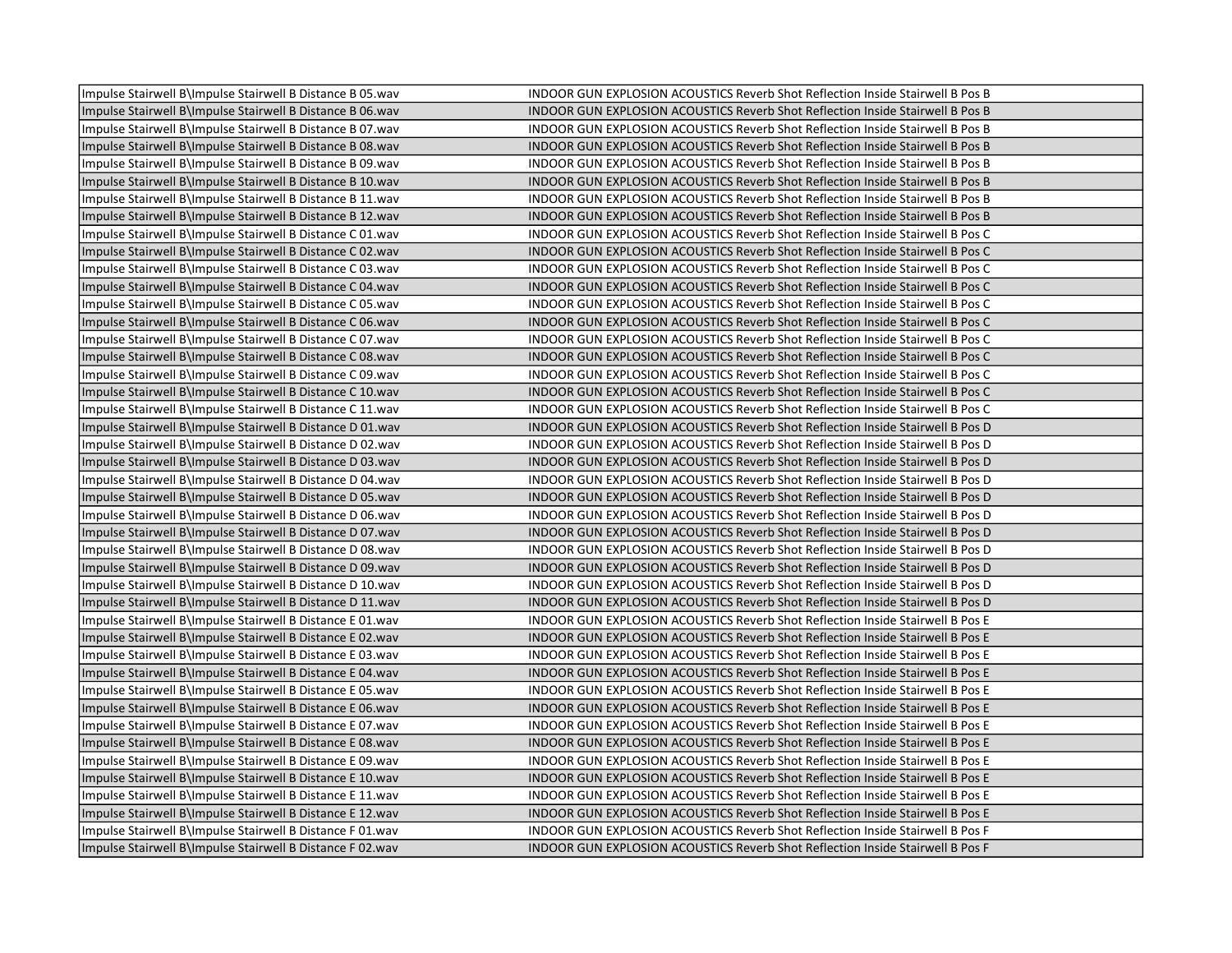| Impulse Stairwell B\Impulse Stairwell B Distance F 03.wav | INDOOR GUN EXPLOSION ACOUSTICS Reverb Shot Reflection Inside Stairwell B Pos F        |
|-----------------------------------------------------------|---------------------------------------------------------------------------------------|
| Impulse Stairwell B\Impulse Stairwell B Distance F 04.wav | INDOOR GUN EXPLOSION ACOUSTICS Reverb Shot Reflection Inside Stairwell B Pos F        |
| Impulse Stairwell B\Impulse Stairwell B Distance F 05.wav | INDOOR GUN EXPLOSION ACOUSTICS Reverb Shot Reflection Inside Stairwell B Pos F        |
| Impulse Stairwell B\Impulse Stairwell B Distance F 06.wav | INDOOR GUN EXPLOSION ACOUSTICS Reverb Shot Reflection Inside Stairwell B Pos F        |
| Impulse Stairwell B\Impulse Stairwell B Distance F 07.wav | INDOOR GUN EXPLOSION ACOUSTICS Reverb Shot Reflection Inside Stairwell B Pos F        |
| Impulse Stairwell B\Impulse Stairwell B Distance F 08.wav | INDOOR GUN EXPLOSION ACOUSTICS Reverb Shot Reflection Inside Stairwell B Pos F        |
| Impulse Stairwell B\Impulse Stairwell B Distance F 09.wav | INDOOR GUN EXPLOSION ACOUSTICS Reverb Shot Reflection Inside Stairwell B Pos F        |
| Impulse Stairwell B\Impulse Stairwell B Distance F 10.wav | INDOOR GUN EXPLOSION ACOUSTICS Reverb Shot Reflection Inside Stairwell B Pos F        |
| Impulse Stairwell B\Impulse Stairwell B Distance F 11.wav | INDOOR GUN EXPLOSION ACOUSTICS Reverb Shot Reflection Inside Stairwell B Pos F        |
| Impulse Stairwell C\Impulse Stairwell C Distance A 01.wav | INDOOR GUN EXPLOSION ACOUSTICS Reverb Shot Reflection Inside Stairwell C Pos A        |
| Impulse Stairwell C\Impulse Stairwell C Distance A 02.wav | INDOOR GUN EXPLOSION ACOUSTICS Reverb Shot Reflection Inside Stairwell C Pos A        |
| Impulse Stairwell C\Impulse Stairwell C Distance A 03.wav | INDOOR GUN EXPLOSION ACOUSTICS Reverb Shot Reflection Inside Stairwell C Pos A        |
| Impulse Stairwell C\Impulse Stairwell C Distance A 04.wav | INDOOR GUN EXPLOSION ACOUSTICS Reverb Shot Reflection Inside Stairwell C Pos A        |
| Impulse Stairwell C\Impulse Stairwell C Distance A 05.wav | INDOOR GUN EXPLOSION ACOUSTICS Reverb Shot Reflection Inside Stairwell C Pos A        |
| Impulse Stairwell C\Impulse Stairwell C Distance A 06.wav | INDOOR GUN EXPLOSION ACOUSTICS Reverb Shot Reflection Inside Stairwell C Pos A        |
| Impulse Stairwell C\Impulse Stairwell C Distance A 07.wav | INDOOR GUN EXPLOSION ACOUSTICS Reverb Shot Reflection Inside Stairwell C Pos A        |
| Impulse Stairwell C\Impulse Stairwell C Distance A 08.wav | INDOOR GUN EXPLOSION ACOUSTICS Reverb Shot Reflection Inside Stairwell C Pos A        |
| Impulse Stairwell C\Impulse Stairwell C Distance A 09.wav | INDOOR GUN EXPLOSION ACOUSTICS Reverb Shot Reflection Inside Stairwell C Pos A        |
| Impulse Stairwell C\Impulse Stairwell C Distance A 10.wav | INDOOR GUN EXPLOSION ACOUSTICS Reverb Shot Reflection Inside Stairwell C Pos A        |
| Impulse Stairwell C\Impulse Stairwell C Distance A 11.wav | INDOOR GUN EXPLOSION ACOUSTICS Reverb Shot Reflection Inside Stairwell C Pos A        |
| Impulse Stairwell C\Impulse Stairwell C Distance A 12.wav | INDOOR GUN EXPLOSION ACOUSTICS Reverb Shot Reflection Inside Stairwell C Pos A        |
| Impulse Stairwell C\Impulse Stairwell C Distance B 01.wav | <b>INDOOR GUN EXPLOSION ACOUSTICS Reverb Shot Reflection Inside Stairwell C Pos B</b> |
| Impulse Stairwell C\Impulse Stairwell C Distance B 02.wav | INDOOR GUN EXPLOSION ACOUSTICS Reverb Shot Reflection Inside Stairwell C Pos B        |
| Impulse Stairwell C\Impulse Stairwell C Distance B 03.wav | INDOOR GUN EXPLOSION ACOUSTICS Reverb Shot Reflection Inside Stairwell C Pos B        |
| Impulse Stairwell C\Impulse Stairwell C Distance B 04.wav | INDOOR GUN EXPLOSION ACOUSTICS Reverb Shot Reflection Inside Stairwell C Pos B        |
| Impulse Stairwell C\Impulse Stairwell C Distance B 05.wav | INDOOR GUN EXPLOSION ACOUSTICS Reverb Shot Reflection Inside Stairwell C Pos B        |
| Impulse Stairwell C\Impulse Stairwell C Distance B 06.wav | INDOOR GUN EXPLOSION ACOUSTICS Reverb Shot Reflection Inside Stairwell C Pos B        |
| Impulse Stairwell C\Impulse Stairwell C Distance B 07.wav | INDOOR GUN EXPLOSION ACOUSTICS Reverb Shot Reflection Inside Stairwell C Pos B        |
| Impulse Stairwell C\Impulse Stairwell C Distance B 08.wav | INDOOR GUN EXPLOSION ACOUSTICS Reverb Shot Reflection Inside Stairwell C Pos B        |
| Impulse Stairwell C\Impulse Stairwell C Distance B 09.wav | INDOOR GUN EXPLOSION ACOUSTICS Reverb Shot Reflection Inside Stairwell C Pos B        |
| Impulse Stairwell C\Impulse Stairwell C Distance B 10.wav | INDOOR GUN EXPLOSION ACOUSTICS Reverb Shot Reflection Inside Stairwell C Pos B        |
| Impulse Stairwell C\Impulse Stairwell C Distance B 11.wav | INDOOR GUN EXPLOSION ACOUSTICS Reverb Shot Reflection Inside Stairwell C Pos B        |
| Impulse Stairwell C\Impulse Stairwell C Distance C 01.wav | INDOOR GUN EXPLOSION ACOUSTICS Reverb Shot Reflection Inside Stairwell C Pos C        |
| Impulse Stairwell C\Impulse Stairwell C Distance C 02.wav | INDOOR GUN EXPLOSION ACOUSTICS Reverb Shot Reflection Inside Stairwell C Pos C        |
| Impulse Stairwell C\Impulse Stairwell C Distance C 03.wav | INDOOR GUN EXPLOSION ACOUSTICS Reverb Shot Reflection Inside Stairwell C Pos C        |
| Impulse Stairwell C\Impulse Stairwell C Distance C 04.wav | INDOOR GUN EXPLOSION ACOUSTICS Reverb Shot Reflection Inside Stairwell C Pos C        |
| Impulse Stairwell C\Impulse Stairwell C Distance C 05.wav | INDOOR GUN EXPLOSION ACOUSTICS Reverb Shot Reflection Inside Stairwell C Pos C        |
| Impulse Stairwell C\Impulse Stairwell C Distance C 06.wav | INDOOR GUN EXPLOSION ACOUSTICS Reverb Shot Reflection Inside Stairwell C Pos C        |
| Impulse Stairwell C\Impulse Stairwell C Distance C 07.wav | INDOOR GUN EXPLOSION ACOUSTICS Reverb Shot Reflection Inside Stairwell C Pos C        |
| Impulse Stairwell C\Impulse Stairwell C Distance C 08.wav | INDOOR GUN EXPLOSION ACOUSTICS Reverb Shot Reflection Inside Stairwell C Pos C        |
| Impulse Stairwell C\Impulse Stairwell C Distance C 09.wav | INDOOR GUN EXPLOSION ACOUSTICS Reverb Shot Reflection Inside Stairwell C Pos C        |
| Impulse Stairwell C\Impulse Stairwell C Distance C 10.wav | INDOOR GUN EXPLOSION ACOUSTICS Reverb Shot Reflection Inside Stairwell C Pos C        |
| Impulse Stairwell C\Impulse Stairwell C Distance C 11.wav | INDOOR GUN EXPLOSION ACOUSTICS Reverb Shot Reflection Inside Stairwell C Pos C        |
| Impulse Stairwell C\Impulse Stairwell C Distance D 01.wav | INDOOR GUN EXPLOSION ACOUSTICS Reverb Shot Reflection Inside Stairwell C Pos D        |